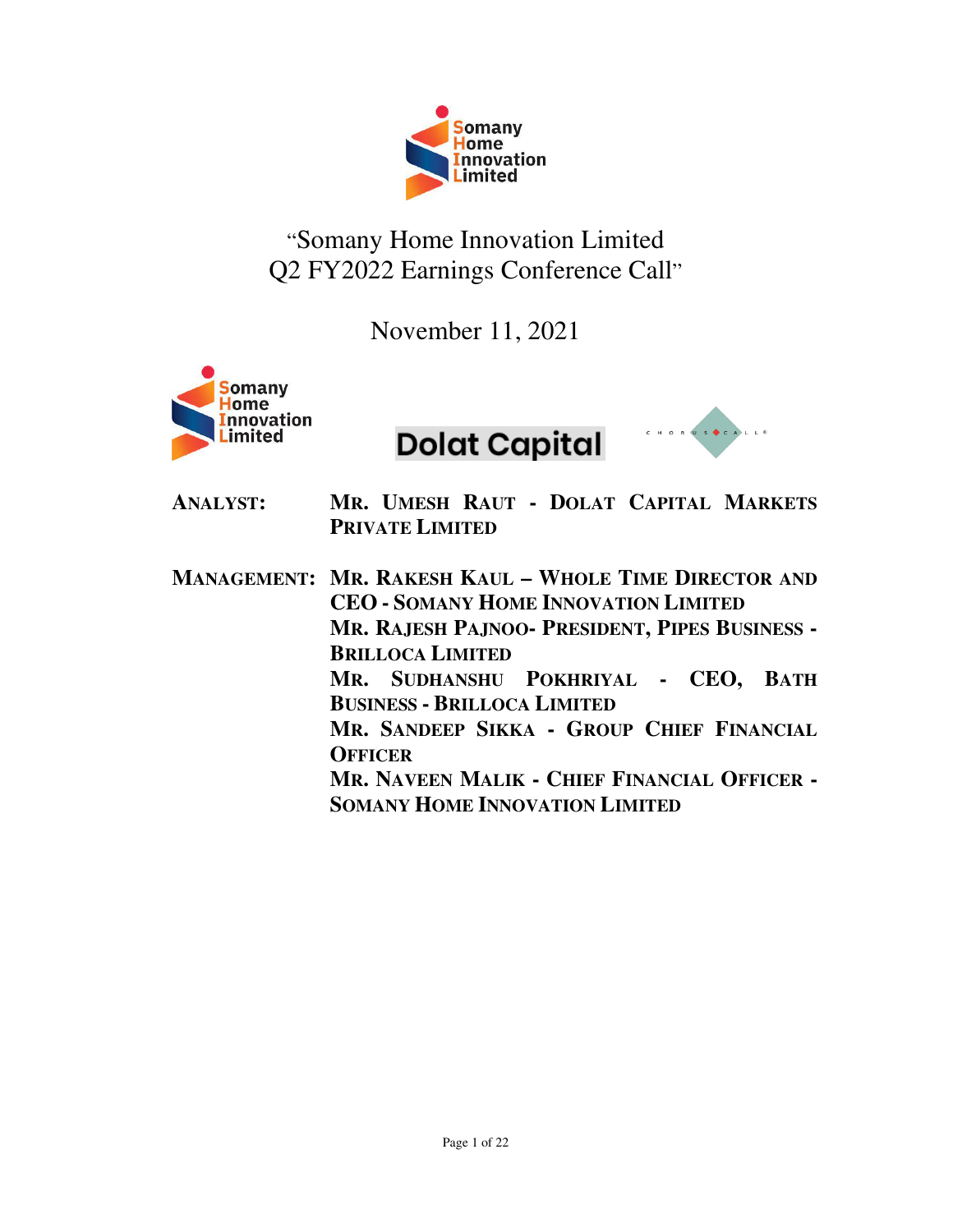

**Moderator:** Ladies and gentlemen, good day and welcome to the conference call hosted by Dolat Capital. As a reminder, all participant lines will be in the listen-only mode and there will be an opportunity for you to ask questions after the presentation concludes. Should you need assistance during the conference, please signal an operator by pressing "\*" and then "0" on your touchtone telephone. Please note that this conference is being recorded. I now hand the conference over to Mr. Umesh Raut. Thank you and over to you Mr. Raut.

**Umesh Raut**: Thank you, Good day everyone, on the behalf of Dolat Capital, we welcome you all for Q2 FY2022 post results conference call of Somany Home Innovation Limited. We are pleased to have senior management team from the company represented by Mr. Rakesh Kaul, CEO & Whole Time Director; Mr. Rajesh Pajnoo, President, Pipes Business; Mr. Sudhanshu Pokhriyal, CEO, Bath Business; Mr. Sandeep Sikka, Group CFO; Mr. Naveen Malik, CFO, Somany Home Innovation Limited. I would like to hand over the call to Mr. Naveen Malik for his opening remarks. Over to you, Sir.

**Naveen Malik**: Thank you. Good afternoon, ladies and gentlemen, and welcome to the Somany Home Innovation Limited Q2 and H1 FY2022 earnings call. I hope you and your loved ones are safe and healthy. I have with me Mr. Rakesh Kaul, CEO & Whole Time Director; Somany Home Innovation Limited, Mr. Rajesh Pajnoo, President, Pipes Business; Mr. Sudhanshu Pokhriyal, CEO, Bath Business; Mr. Sandeep Sikka, Group CFO. I will begin the call by taking you through the financial performance for the quarter and half year ended September 30, 2021, post which Mr. Kaul, Mr. Pokhriyal and Mr. Pajnoo will discuss the key highlights of their respective businesses.

> We have delivered a strong performance for the quarter as can be seen from our financials. Both Consumer appliances and Building products divisions delivered good growth which was ably supported by the Retail business which has delivered positive EBIT for the quarter. This is a result of our strong brand salience, innovative product portfolio and wide distribution network.

> Before I share the financials, I would like to state that the calculations made for computing year-on-year growth in revenue, EBITDA and EBIT for the quarter and half year are based on management reported numbers post adjusting the water heater business share which was transferred under slump sale to Hintastica Private Limited, now 50:50 joint venture with Group Atlantic.

> Starting with the quarterly performance, our consolidated revenue from operations stood at Rs. 617 crore, registering a robust growth of 56% year-on-year and 80% sequentially. EBITDA for the quarter stood at Rs. 58 crore, having grown by 41%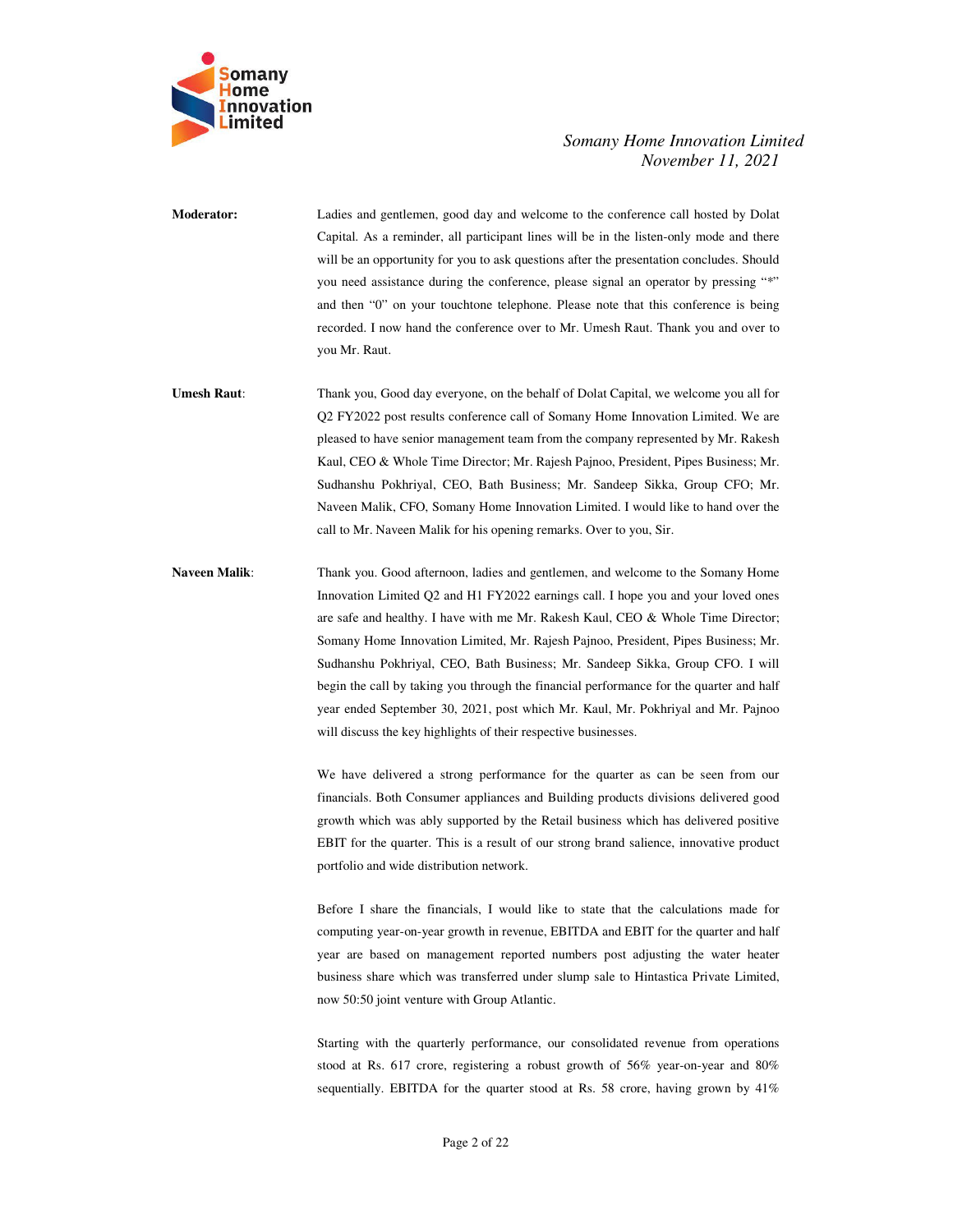

year-on-year and 2.4x on a sequential basis. Despite absolute growth in EBITDA margins were slightly lower on account of the elevated input prices.

 In order to mitigate the impact, we implemented price hikes across product categories during the quarter the full impact of which will be visible in subsequent quarters. I will let the respective business heads share further details on the same.

 Profit after tax for the quarter came in at Rs. 25 crore registering a growth of 28% yearon-year. The sequential comparison may not be a fair representation given that Q1 included exceptional items comprising recognition of gains of Rs. 66.11 crore from our investment in Hintastica Private Limited on account of loss of control of subsidiary and gain of Rs. 34.75 crore on account of slump sale of water heater business undertaking by the Company to Hintastica Private Limited.

 For H1 FY 2022, Consolidated revenue from operations stood at Rs. 959 crore growing by 58% year-on-year. EBITDA stood at Rs. 75 crore growing 1.2x over H1 FY2021. Profit after tax came in at Rs. 129 crore, a substantial growth over a loss of Rs. 5 crore in H1 of last year.

 Let me now take you through our segmental performance: Revenue for the Consumer appliances business was Rs. 112 crore up 35% year-on-year and 56% sequentially. EBIT for this business stood at Rs. 7 crore growing by 7% year-on-year and on a sequential basis it has grown from an EBIT loss of Rs. 5 crore. EBIT margin stood at 6.2% in Q2 FY2022.

 Building products division revenue came in at Rs. 484 crore, registering a growth of 66% year-on-year and 82% sequentially. Our innovative product portfolio coupled with improving real estate demand has aided this stellar growth in the revenue. EBIT stood at Rs. 40 crore growing by 48% year-on-year and 1.6x sequentially. EBIT margin for the Building products business came in at 8.2%.

The Retail business stood at Rs. 21 crore growing by  $6\%$  year-on-year and  $1.2x$ sequentially. EBIT came in at Rs. 2 crore as compared to EBIT loss of Rs. 3 crore and loss of Rs. 1 crore in Q2 FY2021 and Q1 FY2022 respectively. EBIT margin for the quarter was 9.8%. Profitability for the Retail business has returned to being positive after the previous quarter's EBIT loss due to the COVID induced lockdowns. We remain confident that the business will maintain this profitability in the coming quarters.

 Q2 FY2022 was yet another quarter wherein the company demonstrated strength and resilience by delivering strong growth and profitability. We will try to maintain this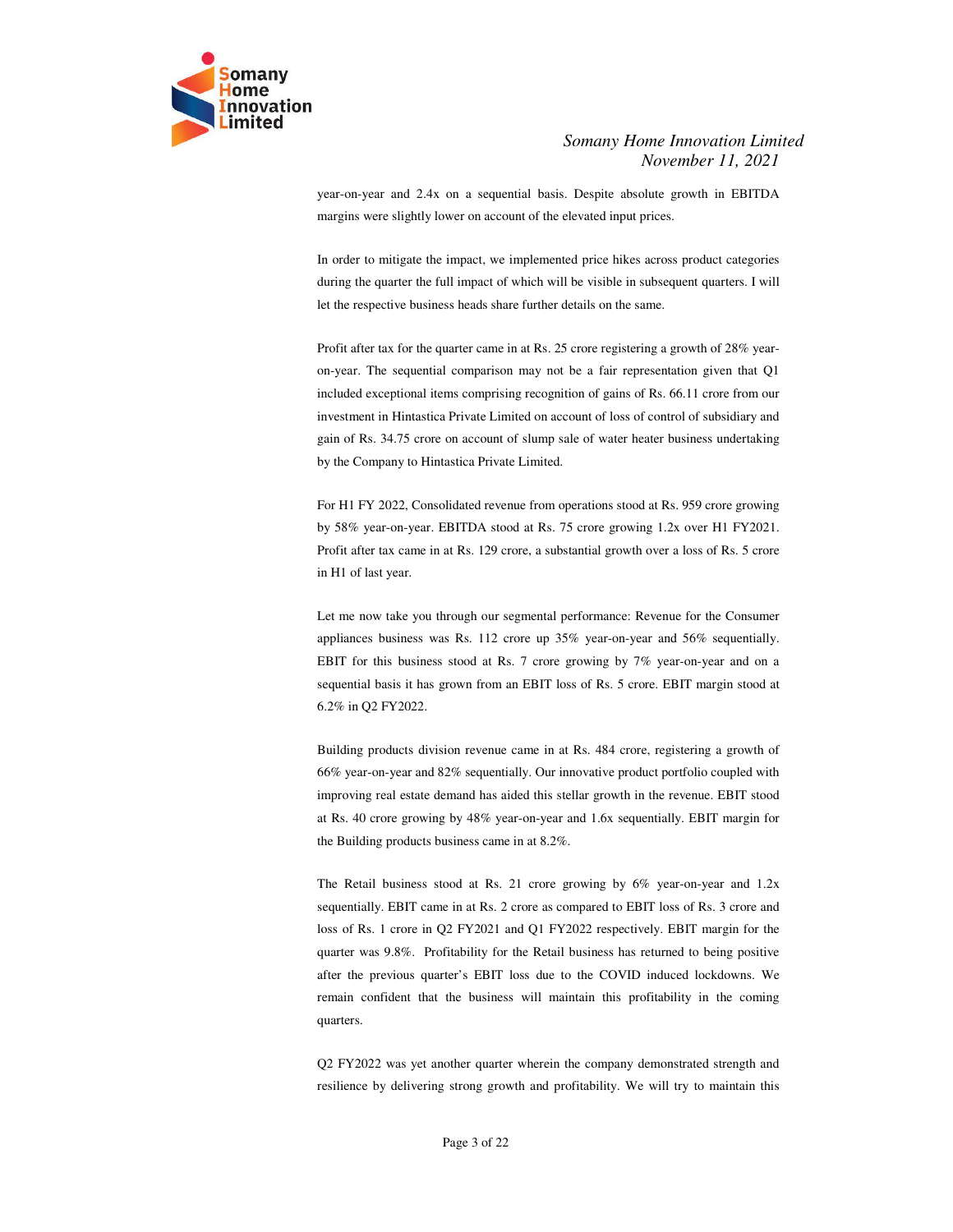

performance and improve upon it going ahead. We continue to drive our business on the back of regular, innovative product launches and the robust distribution of our business.

 I would now request Mr. Rakesh Kaul to take you all through the Consumer appliances and Retail businesses. Over to you, Rakesh.

**Rakesh Kaul**: Thank you, Mr. Naveen Malik, and a very good afternoon to everyone and welcome to SHIL's Q2 and H1 FY2022 Earnings Call. I sincerely hope that all of you and your loved ones had a pleasant Diwali and are keeping safe.

> I am happy to report that SHIL grew its revenue at a healthy clip during the quarter, indicative of the strong demand for our products. We have seen a steady pickup in demand and sales with the easing of the various lockdowns across states due to the subsiding of the second wave. The business, however, in line with the sector, faced challenges with regards to increasing input prices. In order to protect our margins, we announced price hikes for some of our products.

> We actively implemented various strategic initiatives such as new product launches, expansion of our distribution network and our marketing campaigns to make the most of the resurgence in demand. We launched several new products in Q2 FY2022 designed with innovation and aesthetics in mind. These product launches were supported by major marketing campaigns which were well received by the market and helped us to connect with the consumer during the festive season.

> Revenue and the EBIT for the Consumer appliances delivered a healthy growth on Yo-Y basis adjusting for the share of the water heater business. As you may all recollect this business was part of our wholly owned subsidiary Hintastica Private Limited, which after capital infusion from Groupe Atlantic, France became a 50:50 JV with them.

> The said adjustment has been made to make the Q2 FY2022 and Q2 FY2021 financials comparable. Comparing to the financial performance during Q2, revenue witnessed a healthy growth of 36% year-on-year and 66% sequentially. EBIT stood at Rs. 7 crore compared to Rs. 6.5 crore in last year Q2 FY2021 and EBIT loss of Rs. 5 crore in the previous quarter. EBIT margin stood at 6.2% slightly lower than 7.8% on the same quarter last year owing to high input cost.

> To counter this, we have taken frequent price hikes across categories during the quarter and benefits of the same are expected to be realized in the coming quarters. We are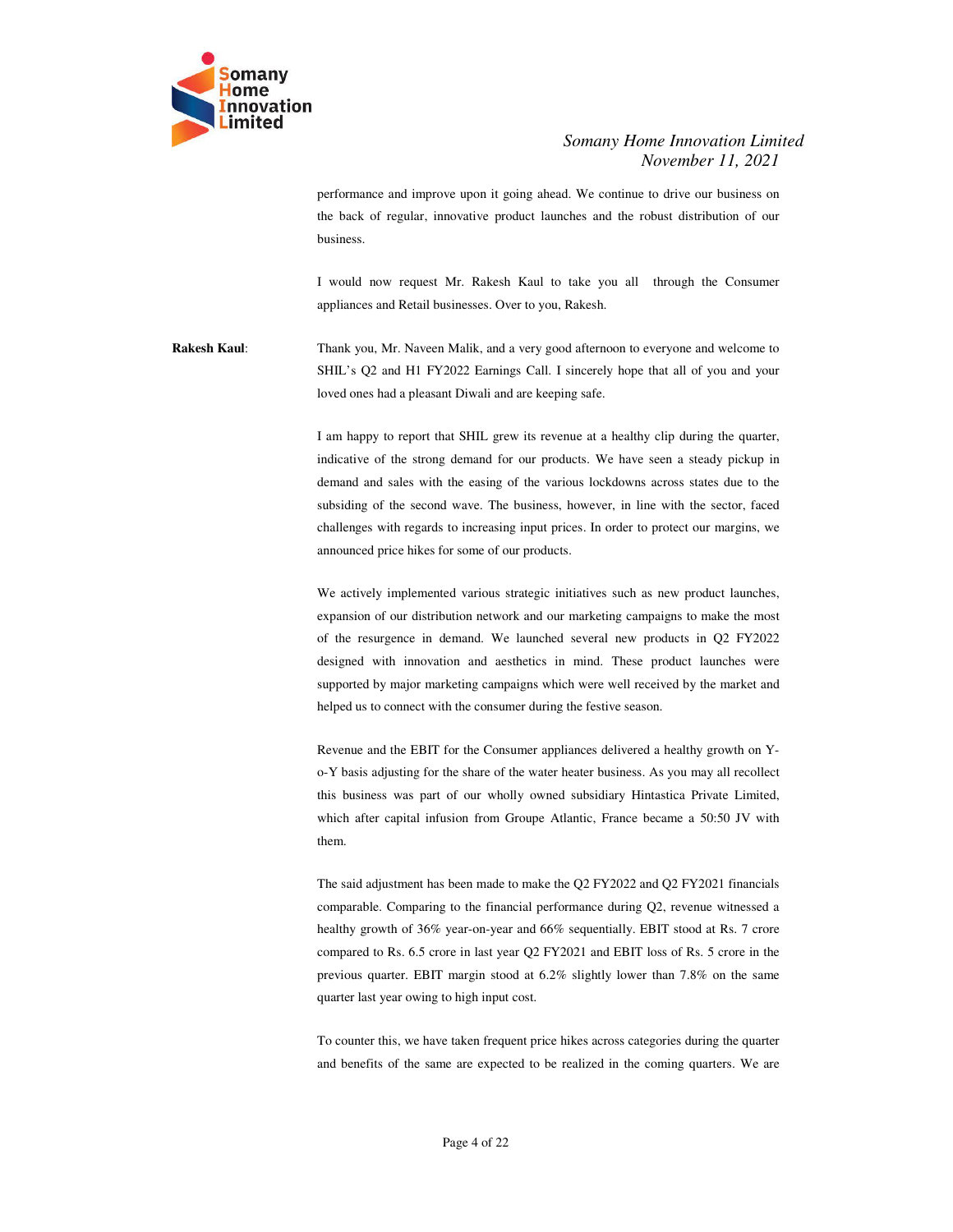

monitoring the situation closely with regard to commodity prices, ocean freight increase and are prepared to undertake further price hikes if and when required.

 Coming to the Retail business. With increasing demand for real estate in the home innovation, this business has seen growth in its revenues as well as profitability. Revenues grew by 6% year-on-year and 1.2x sequentially. EBIT is back to being positive from minor blip during the first quarter of this financial year largely owing to the lockdowns related issues. Baring Q1 FY2022, the business has shown resilience with regard to maintaining and driving profitability. We are happy to see the business return to that trajectory this quarter and are confident that it will continue to strengthen in the coming quarters.

 EBIT margin for the quarter stood at 9.8%. In terms of PBT too, we are a profit making entity. We continue to focus on expanding our online presence and our franchise stores through the pillars of brand and a strong product focus.

 Before I hand over the call to Sudhanshu, I would like to share that SHIL was also recognized as a great place to work by the Great Places to Work Institute, India. It is an honor to be a part of this list and is a testimony to our efforts to ensure that the organization seems like a second home to all employees providing them with an environment that is conducive to their physical and mental health as well as their productivity.

 With increasing demand, we are confident of growth in our topline and the bottom line will improve with input cost returning to normal.

With this, I would like to hand over the call to Mr. Sudhanshu Pokhriyal.

**Sudhanshu Pokhriyal**: Thanks, Rakesh, and a very good afternoon to everyone on the call. Thanks for joining us today. The bath business has delivered a stellar growth in Q2 FY2022 as can be seen in our financials. SHIL is the fastest growing player in sanitaryware and faucets over the past quarter and I am very happy to share that with you. The strong growth seen in both revenue and EBIT during the quarter stems from improved realization, innovative launches and strong demand in the real estate sector. We have also seen much higher sales volume in Q2.

> We have launched a slew of products and designs during the quarter. Many of these address the need of coming times and are based on the idea of contactless usage. We continue to complement these launches with strong marketing campaigns around them which are making waves across platforms. I am sure you must have seen our advertisement around touchfree, etc..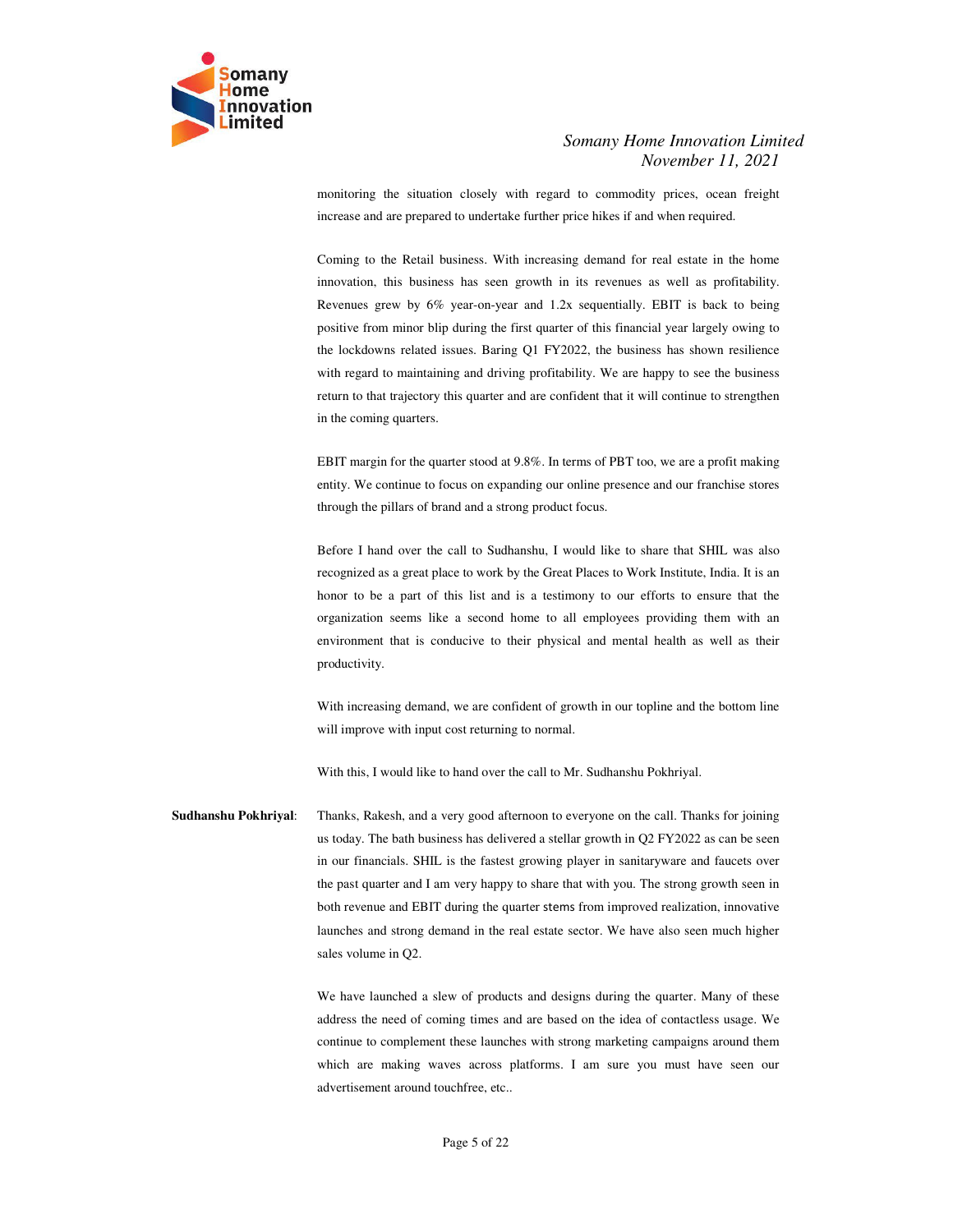

 Coming to the performance during the quarter revenue from operations delivered a robust growth of 66% year-on-year and 82% on a sequential basis. EBIT too displayed a very healthy growth of 48% year-on-year and 1.6x sequentially. EBIT margin for the quarter stood at 8.2% as compared to 5.7% in the previous quarter which is higher by about 2.5x. However, when compared to year-on-year basis margins have compressed by 1x, largely owing to rising commodity prices. However, we have undertaken price hikes in both sanitaryware and faucets in the last week of August and the benefits of the same are expected to be realized in the coming quarters as well.

To conclude, Q2 FY2022 has been a tremendous quarter for our Bath business, a period wherein we have seen good improvement in realizations as well as volumes. The business is regaining its past momentum as is evident in the growth of revenue and profitability over the last few quarters and we are very confident of maintaining the same.

Let me now invite Mr. Pajnoo to take you through the plastic pipes and fitting business. On this note where we are being the fastest growing business in the sanitaryware and faucets business in the last quarter. Rajesh over to you.

**Rajesh Pajnoo**: Thank you Mr. Sudhanshu and good afternoon to everyone here. Thank you all for joining us on this call. The plastic pipes and fittings business continues to perform well and maintained its revenue momentum, having grown 74% year-on-year and 82% on a sequential basis to report a revenue of Rs. 158 crore for the quarter. Demand for our products continues to remain strong. In addition to the revenue momentum, the pipe business contributes positively to the bottom line. The strong growth in the quarter came on the back of the launch of new SKUs and expansion of the distribution channel. The increase in the real estate demand is helping widen the market pie and has given a major boost to sales in this quarter. The increased demand led to robust sales volume growth. The strong wave of real estate demand has also been a key contributor with the growth of this business.

> We are also seeing healthy traction in our institutional and project businesses on the back of registrations with various authorities.

> We have been working towards maintaining a strong connect with the influencer community and have made steady progress during the quarter by reinitiating the plumber connect program through physical meets. In this quarter alone, we have reconnected with our 20,000 plumbers, and we will continue to engage them in the coming quarters. We also continue to organize training programs for our various channel partners and influencers, a strategy that has delivered results in the past and we are hopeful that it will continue to do so.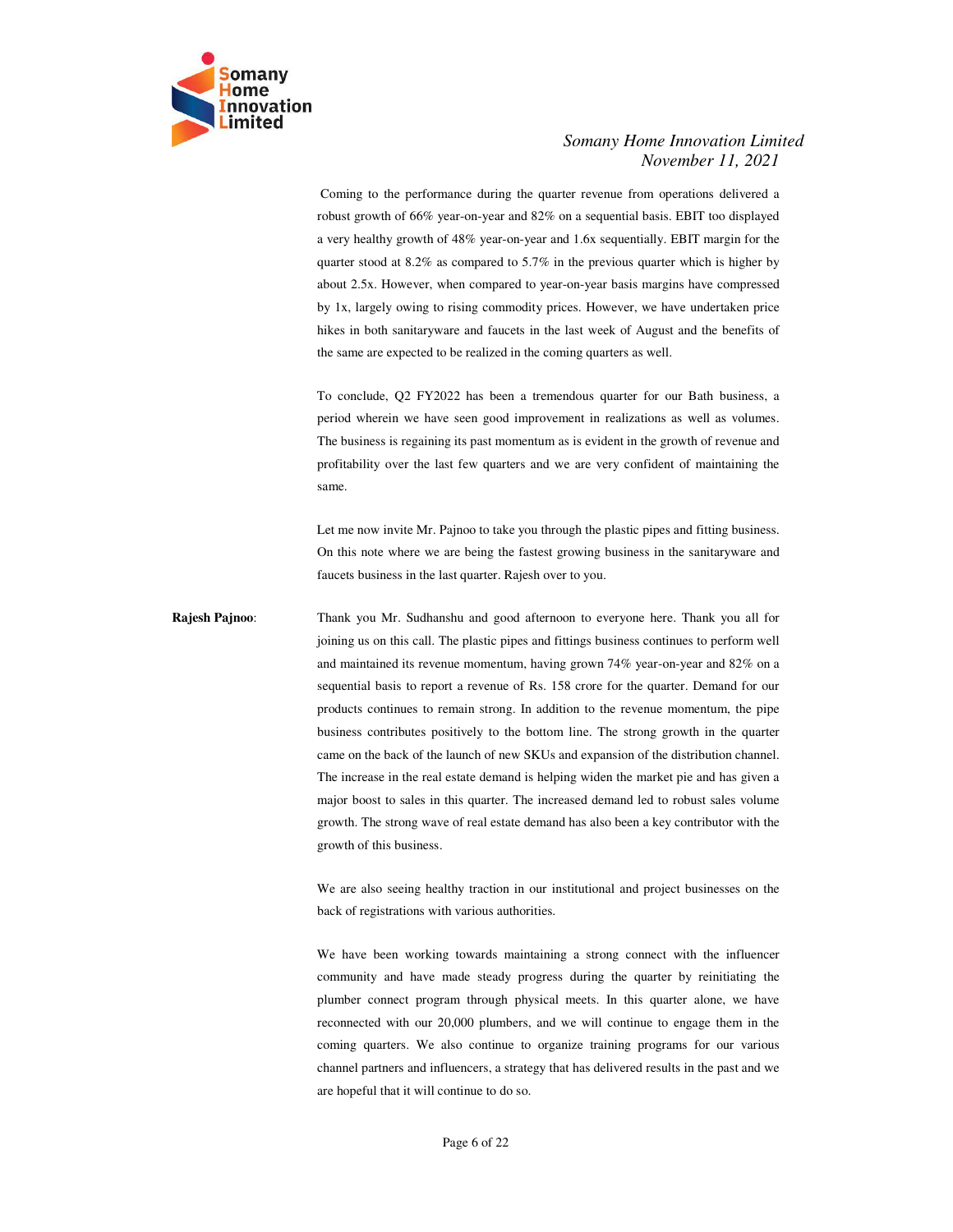

Before I end my remarks, I would like to reiterate that the plastic pipes and fittings business continues to clock a healthy run rate. We are confident that the real estate sector demand will be instrumental in helping us maximize sales in the coming quarters. we believe that the robust houses demand and the high input cost for PVC will provide a boost in demand for CPVC segments as well.

Thank you very much and I would like to conclude the opening remarks and open the floor for questions and answers, if any. Thank you.

- **Moderator:** Ladies and gentlemen, we will now begin the question and answer session. We will take our first question from the line of Chetan Gindodia from Alfa Accurate. Please go ahead.
- **Chetan Gindodia**: Hello Sir. Congratulations on a great set of numbers especially on the top line. Firstly wanted to understand what would be our EBIT margin or EBITDA margin in the pipes business and what is the trajectory over the last few quarters.
- **Sandeep Sikka:** If you see on pipes division, we did a sale of Rs. 158 crore during the quarter. We have EBIT margin on an overall basis for the Building products business. We don't separately disclose the EBIT margin for the pipes business, but broadly, EBIT margins are in the range of 6.5 to 9%.

**Chetan Gindodia**: 6.5-9%.is for the overall building material segment or just for pipes,

**Sandeep Sikka:** Broadly for pipes.

- **Chetan Gindodia**: Okay and where do you see this margin going over next two years given that now scale is increasing to Rs. 150 crore plus revenue run rate.
- **Sandeep Sikka:** We still have a lot of operating leverage to use on because it is a separate business internally. These are separate verticals wherein we have separate sales teams, separate supply chain. As the sales volumes keep enhancing, the margin expansion will keep happening. To just give a background, the pipes business is around a three year old business. We started the commercial production and sales into market in August 2018. The success of the business is based on the last three years of performance and we feel that this performance will continue to grow. We have already given the number that on the pipes we have grown by around 74% to 75% on a year on year basis.
- **Chetan Gindodia**: Okay and with respect to margin in the building material overall basis, so even though on the revenue front we have substantially crossed both Q3 and Q4 numbers, but we are still quite low on the margin front. So how do you see overall building material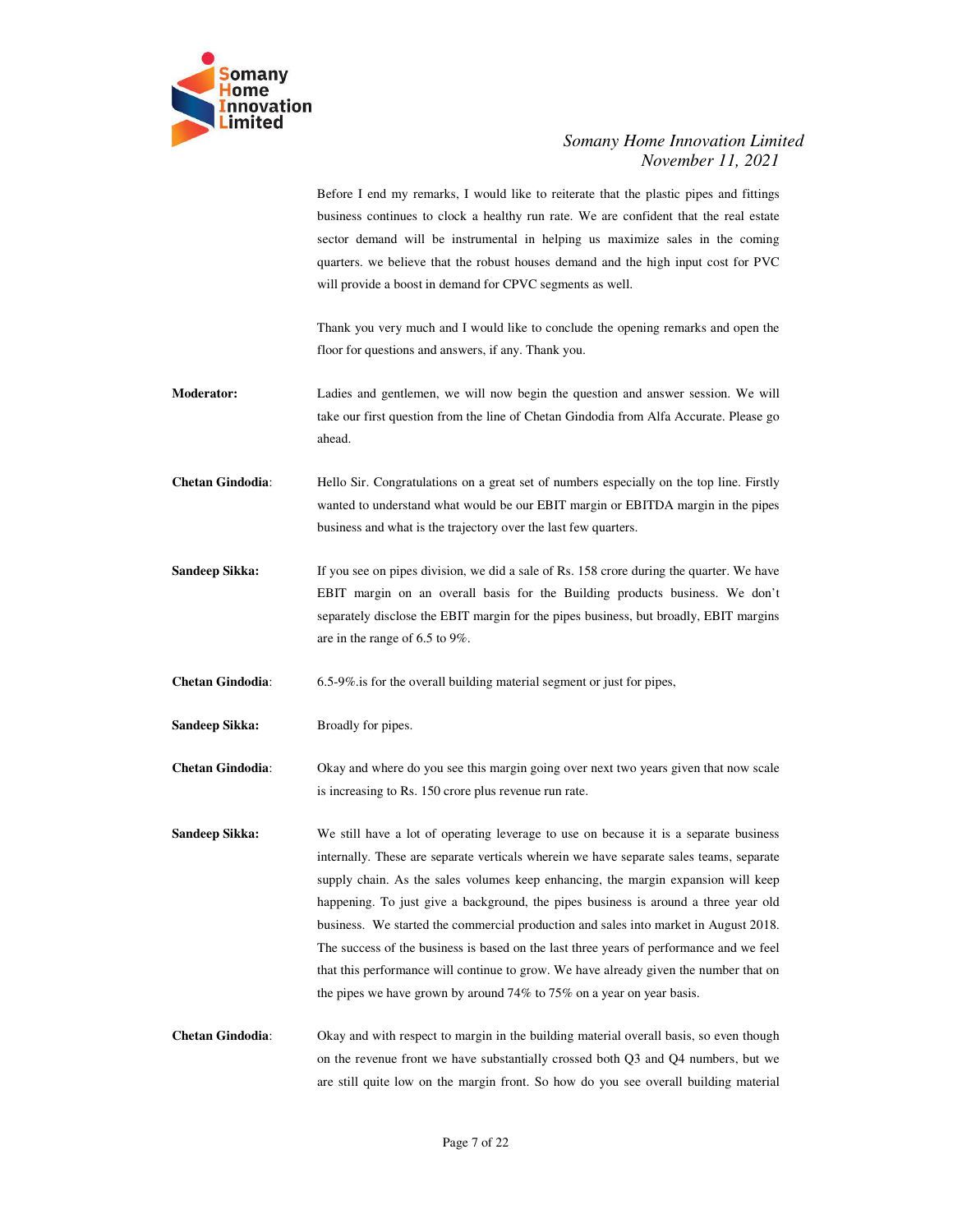

EBIT margin when having passed on the total RM inflation and can we return to normalize margin from Q3?

**Sandeep Sikka:** So here you have to see from two points. First point is that Brilloca Limited (Brilloca), is a wholly owned subsidiary of SHIL, where the results gets consolidated for the Building products. These entire margins are without any manufacturing margins because manufacturing is not a part of Brilloca. Most of the analyst what they do is they try to compare us with the other producers or other competition wherein they have the manufacturing margin also built into the business. Today, we are buying materials both from third parties as well as one of the group company on arms-length basis. Then, Brilloca do rest of the branding business, after sales service, distribution, so all the entire gamut of activities we do is in SHIL. EBIT Margins, as far as Brilloca is concerned, on an overall basis is of 8.2% but in Q4 we had 11.9%, as it was one of the best quarters we have with higher turnover comes into the picture and also lot of fixed cost gets absorbed. But we feel that right now margins are around 1% to 2% down due to raw material inflationary trend. We expect that in the next two quarters, we should be able to iron out and regain back the margins. This is despite the fact that we had taken one or two price hikes in the last two quarters continuously. We are seeing the market and how the market behaves and accordingly we are taking the price hike also.

**Chetan Gindodia**: So our normalized margin for FY2023 onwards would be say around EBIT margins 9% is what we are targeting?

**Sandeep Sikka:** 9% is Q2.

**Chetan Gindodia**: If you can explain what is driving the growth in the consumer business and if you can give the segment wise revenue within consumer as in kitchen top, appliances separately it would be helpful.

**Sandeep Sikka:** Generally, if you see kitchen appliance today contributes almost 45% to 48% of the sales of the Consumer appliances business group and as far as the market growth is concerned, Rakesh I would request if you can address to this question how the market looks like.

**Rakesh Kaul:** Thank you so much for the question. You know the growth in Q2 has been largely driven by our kitchen appliances segment. We continue to grow stronger in this category to be among the top three players in the market as of now particularly in the category of kitchen hood, kitchen chimney, kitchen hobs as well as cooktops. So I think the growth has been primarily driven by our focus on technology and innovation as you would be well aware that we were India's first IoT chimney. We launched last year Hindware and Optimus I-Pro for which we did a massive campaign on TV and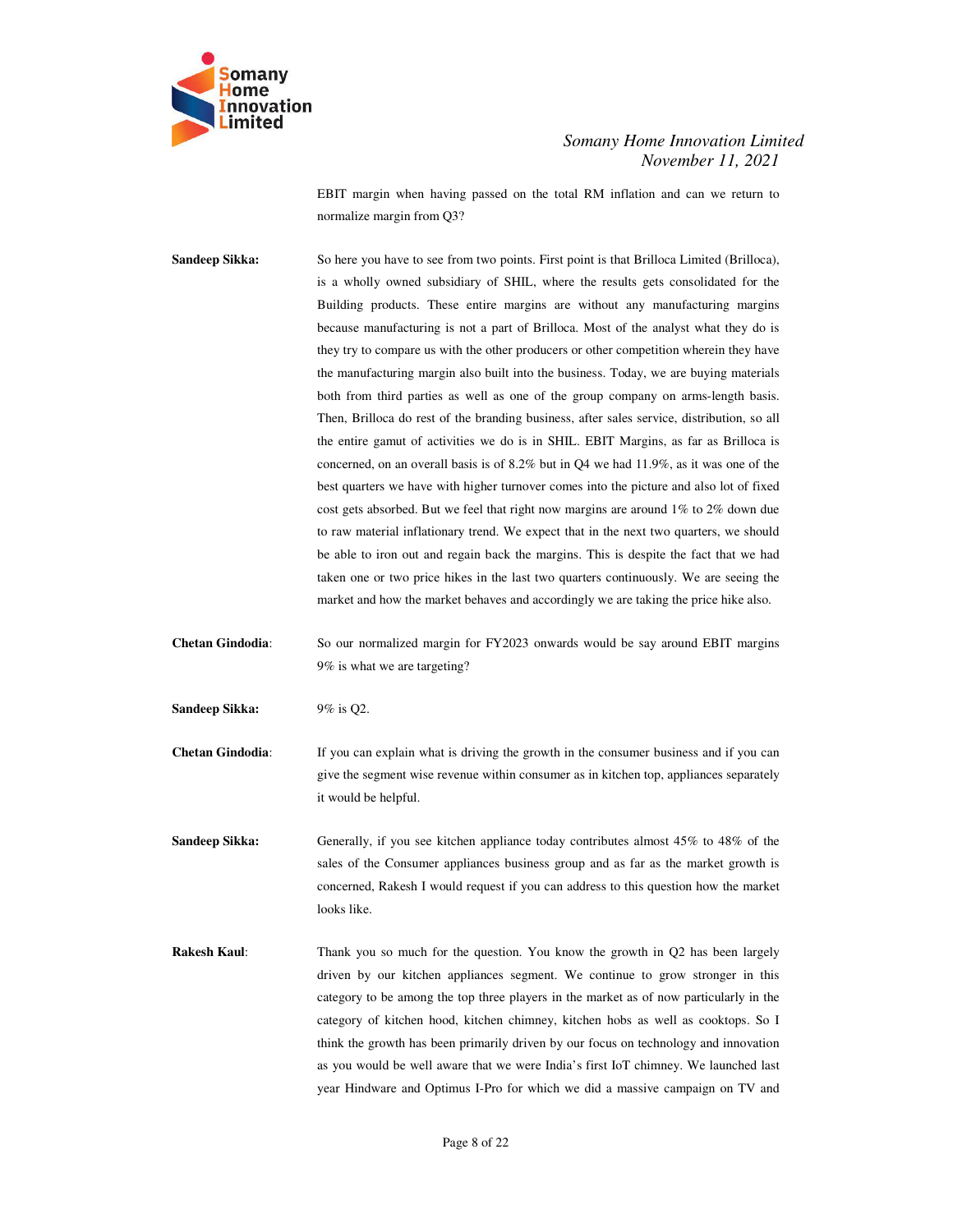

print recently. That has turned out to be one of our best sellers in the market because the consumer is feeling it much easier to use an IoT chimney. No one else in the competition has that. At the same time, our continuous focus on research and development to create innovations in this category has resulted in creating the largest range of silent chimneys in the country so now we can easily boast of the range of chimneys that are most silent. In fact, our chimney Optimus I-Pro is 32% more silent than the most silent chimney in the competition. Our intensive consumer research in terms of what are the needs of the consumer and through this research we have found out many of the consumers actually do not switch on a chimney because it makes a too much of noise. I think our focus on innovation, focus on technology, and creating feature rich products which can make the lives of the consumer easier has been the hallmark and benchmark of Consumer appliances that is what will continue to give us growth. However, one part of our business is also air-cooling business which suffered a massive jolt in Q1 this year as well as last year, primarily because of COVID induced lockdown. And as you know cooling products predominantly 60% of the sell-out happens in Q1. So having said that, we hope that COVID is largely behind us and we will register a significant growth in the cooling category as well in the coming times. I hope I answered your question.

**Moderator**: Thank you. Our next question is from the line of Pritesh Chheda from Lucky Investment. Please go ahead.

- **Pritesh Chheda:** The question is on margin side, so let us say when you were commenting on Q4 versus what you saw this quarter. I think the key difference on a similar size of revenue is the gross margin impact numbers. So we were kind of double-digit margin in quarter for a Rs. 600 crore revenue and we are a single digit margin in Q2 for a Rs. 600 crore plus revenue. So the question here is, first of all is this assessment correct and which part of the building product is where the gross margin pressure is there? What are the efforts that we are taking to offset these gross margin because some of the competing companies in Building products, in similar product lines did not have a pressure to such an extent? And where are we on the journey of improving sales, given leverage driving the margin of our overall business? These are my broader questions.
- **Sandeep Sikka:** Yes, broadly I think your assessment is correct that on an apple-to-apple basis, on a turnover basis, margins have shrunk a little bit as compared to Q4. But as I told you, the markets have been very volatile over the last six months in terms of the price hike for the input raw material and it is not possible for businesses to immediately pass the price. If you see brass, it has moved to almost Rs. 480 per kilogram, so every player who is into brass and uses brass for the purpose of manufacturing process, it is a steep input cost. The cost factor was as high as 60% to 65% for certain products as most of the companies wait and watch how much is the absorption in the market. Price hikes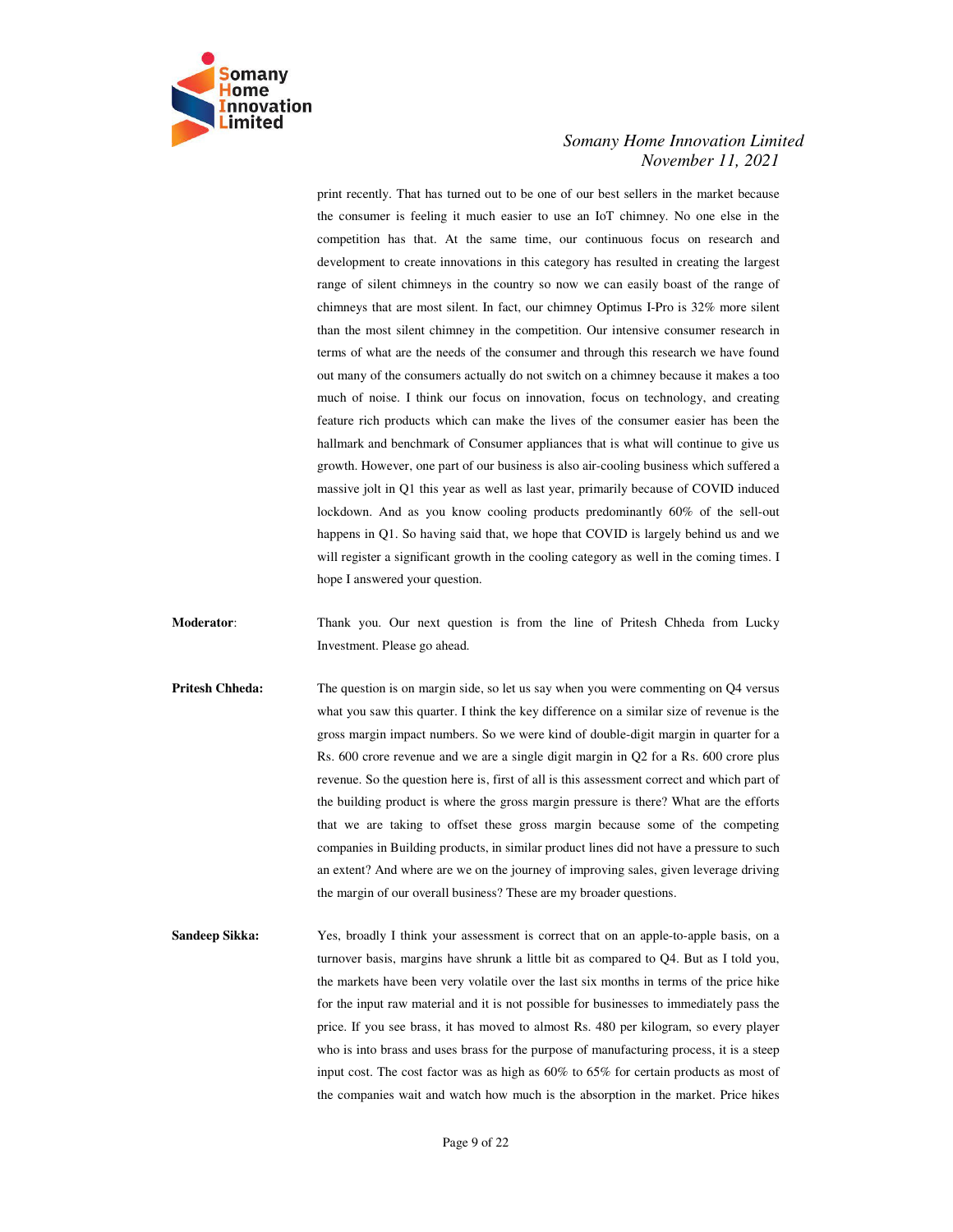

can happen anytime but the volume growth as well as the absorption of the price hike into the market has to happen so similar sort of trend is there. Despite the price hike which we have already done, we expect that in the next two quarters or so we will be further looking at price hikes and will be able to bring back the margins and retain the margins what we had initially.

**Pritesh Chheda:** On the longer horizon of improvement of margins double digit which we have been commenting all these quarters, on improving scale any thought process there, any changes there?

- **Sandeep Sikka:** I think one good event which we did is, we were very high on the working capital. But if you see the numbers now, on the building product on an overall basis, we have been able to reduce the number of days by around 20 to 25 days. We had given guidance to the market that we are working on it and some of the things have already started appearing and coming through.
- **Pritesh Chheda:** I saw that. Will this working capital now sustain because there is a significant improvement at least that we see in this quarter? So it is a reduction to 90 days which you had earlier mentioned from 110 days. So this 90 days you think will sustain?
- **Sundeep Sikka:** Yes, we are still working on it. We have continuously taken a number of initiatives to improve the return on capital employed on the overall business as such and this is one of the key events which we are doing in terms of bringing back the good level of ROCE number into the picture. Considering this if you see on Q2 ROCE basis, on a consolidated result basis Q2 if we analyze and get the ROCE, we are at 35% ROCE today.
- **Moderator:** Thank you. Our next question is from the line of George John from Equity Intelligence. Please go ahead.

George John: My question is regarding our share of profit from the water heater business and how it is spanning out on the new entity?

**Rakesh Kaul**: Thank you so much for the question. We have registered a double digit growth over the comparable period when the water heater business was a part of the earlier SHIL business. Even in profitability while the input prices have increased tremendously a steep hike. In water heater business we have registered certain price increases which has led to more stability for our brand and also the fact that in the recently concluded quarter we became number two brand on Flipkart, number three brand overall. Ecommerce which has helped us sustain our margins and our revenues as well. Whereas largely if you see water heater business as an industry has suffered a minor de-growth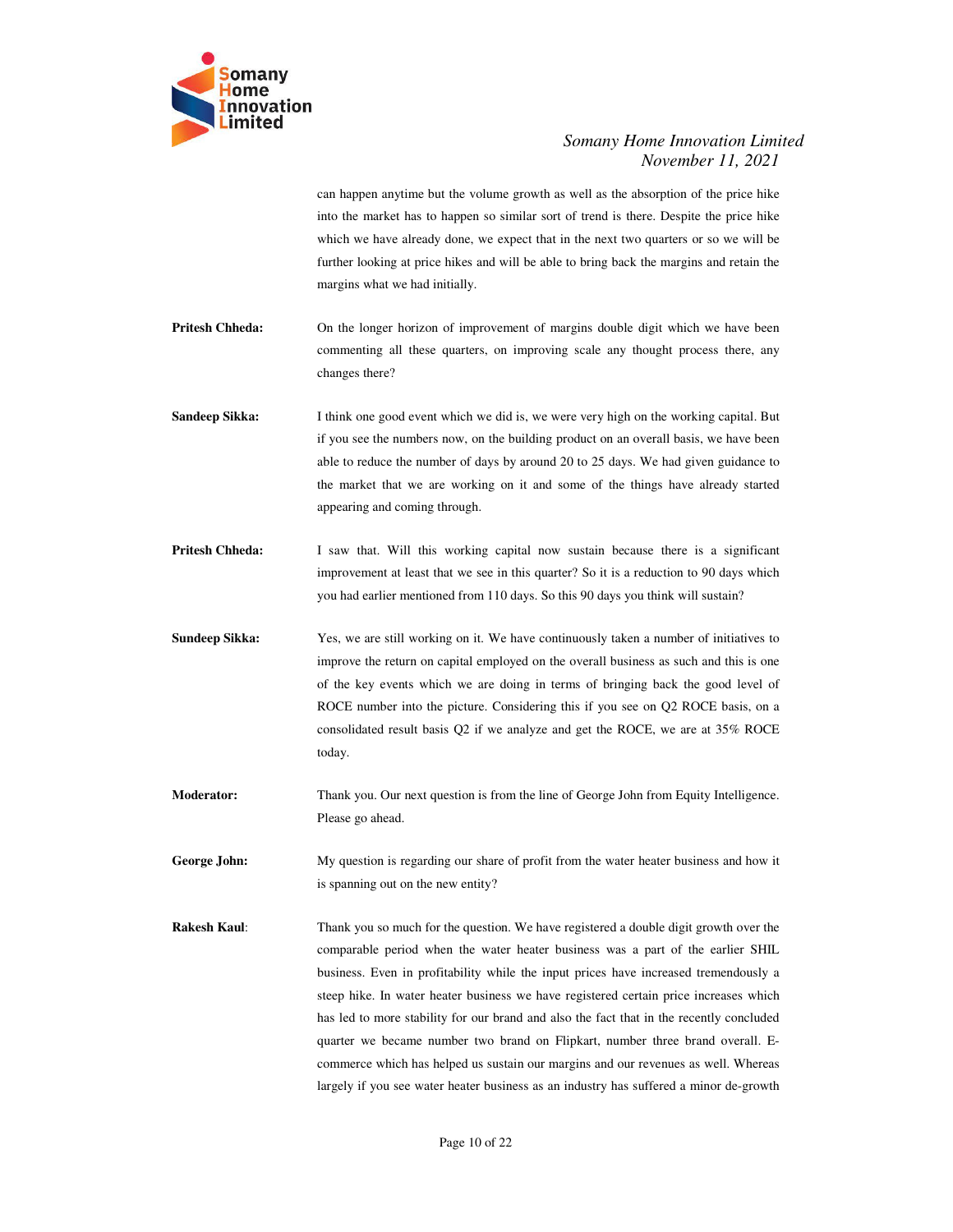

in the first six months actually. So from that perspective I think we are on the right path. At the same time as a company, we have also introduced heating products recently so that will also bolster the revenues in the coming quarters.

George John: Okay thank you, Sir. That was helpful. And have we had any market share gains in the Consumer appliances segment?

- **Rakesh Kaul**: Yes, I think if you would see we have grown in the category of kitchen hoods. While kitchen hoods category is not covered by registered and well known research agency like GFK but our internal market estimates say that we have moved from 17% to almost 18.5% in the category of kitchen hood and in kitchen hobs also we have broken into the top five players, registering a gain. In case of air-coolers, the market has de grown in Q2 and Q1 whereas we have grown by 7% and our e-commerce market share has moved to 16.7% by value as per GFK there. In water heaters, our market share has moved to 12.3% on e-commerce and overall we are at 7.3%, so we have made marginal gains in market share of water heaters and air coolers and substantial ones in kitchen chimney and kitchen hobs.
- **Moderator:** Thank you. Our next question is from the line of Sriram Rajaram from Ratnatraya Capital. Please go ahead.
- **Sriram Rajaram:** A couple of questions from my end. One on the pipe business. Based on your half year numbers what is the volume growth? And my second is on the consumer product business so if I look at the first half numbers, like we have clocked about Rs. 180 crore and if I look at pre-COVID period, which is H1 FY2020, we have done about Rs. 175 crore. Now if I were to normalize these two figures, I just want to understand what is growth on H1 to H1?
- **Sandeep Sikka:** Your question is on pipes.

**Sriram Rajaram:** My question is first on pipe that is what is the volume growth for first half?

- **Sandeep Sikka:** We do not **give** volume growth separately for SKU-wise because it varies from SKU to SKU and the product mix. Like on building materials some quarters, we sell bigger pieces, some quarter we sell smaller pieces. But if you see H1 to H1 of last year our overall growth is 85%.
- **Sriram Rajaram:** That is the overall growth.
- **Sandeep Sikka:** Yes. On the pipes.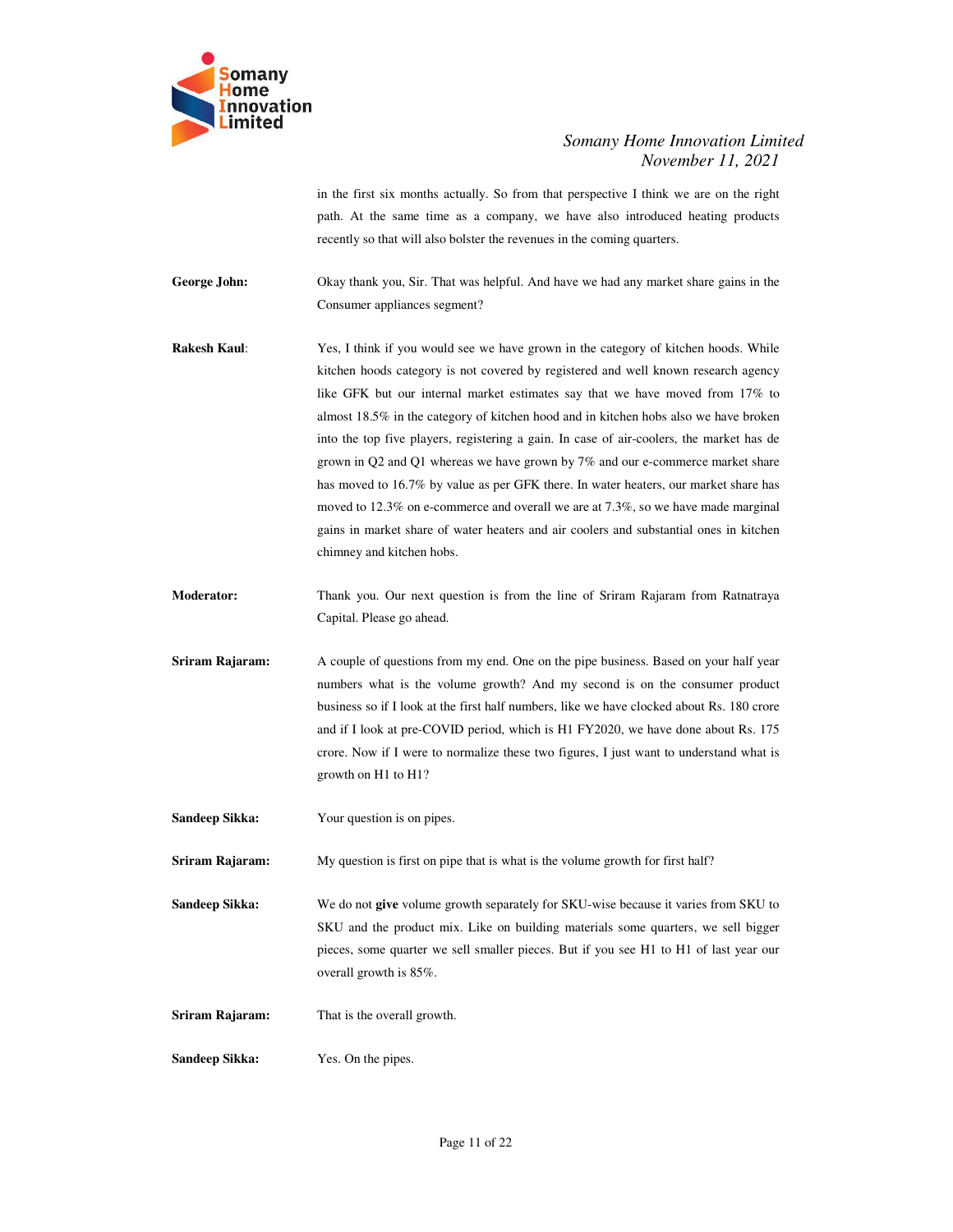

# *November 11, 2021*

| Sriram Rajaram:     | And on the consumer product space if I were to compare H1 of FY2022 versus H1 of<br>FY2020, like normalize for the water heater and all those things?                                                                                                                                                                                                                                                                                                                                      |
|---------------------|--------------------------------------------------------------------------------------------------------------------------------------------------------------------------------------------------------------------------------------------------------------------------------------------------------------------------------------------------------------------------------------------------------------------------------------------------------------------------------------------|
| Sandeep Sikka:      | If you net off the water heaters business, it is 44%.                                                                                                                                                                                                                                                                                                                                                                                                                                      |
| Sriram Rajaram:     | 44% growth on H1 of FY2020, am I right? I am not talking about H1 of FY2021 I just<br>want to get an understanding of H1 of FY2020 versus 2022.                                                                                                                                                                                                                                                                                                                                            |
| Sandeep Sikka:      | It is 44% and this is apple to apple without water heaters in both the columns.                                                                                                                                                                                                                                                                                                                                                                                                            |
| <b>Rakesh Kaul:</b> | No, I think Mr. Sandeep Sikka he wants to know the pre-COVID period which means<br>2019 to 2020 financial year 2019 to 2020, am I right?                                                                                                                                                                                                                                                                                                                                                   |
| Sandeep Sikka:      | Right now it is not in front of me. I will have to get back to you.                                                                                                                                                                                                                                                                                                                                                                                                                        |
| Sriram Rajaram:     | Okay I will connect with you offline on that. And Sir my last question like if you can<br>give the breakup for the consumer product business, the current set that will be useful.                                                                                                                                                                                                                                                                                                         |
| Sandeep Sikka:      | Like I have told you it is 45% to 48% for kitchen appliance and balance generally 15%<br>to $20\%$ is the water heater and $15\%$ to $20\%$ is air coolers and rest are the other<br>products.                                                                                                                                                                                                                                                                                             |
| Sriram Rajaram:     | So just 15 to 20% has gone out right? So that is no longer there now?                                                                                                                                                                                                                                                                                                                                                                                                                      |
| Sandeep Sikka:      | Yes, then you have to adjust accordingly. Because last year, it was there as part of the<br>business operation and this year it is not.                                                                                                                                                                                                                                                                                                                                                    |
| Moderator:          | Thank you. We will take our next question from the line of Prakash Iyer from<br>Haldiram's Family Office. Please go ahead.                                                                                                                                                                                                                                                                                                                                                                 |
| Prakash Iyer:       | I wanted to understand from the management that what is the percentage of group<br>company buying. I am just looking at it from a corporate governance standpoint. Arms<br>length is very well understandable but to get comfort on the governance aspect is what<br>I was wanting to know, Mr. Sikka, on all the businesses piping as well as kitchen<br>appliances and so on.                                                                                                            |
| Sandeep Sikka:      | I will start from the top like kitchen appliances and the entire business of Somany<br>Home Innovation Ltd. standalone. Today, we do not procure anything from other group<br>company and all are from the third parties. For Brilloca, sanitaryware and faucets, on<br>an average basis, we buy around 65% from our group company HSIL and for pipes<br>almost 98% is sourced from HSIL. This is based on transfer pricing which is bench<br>marked on the report of one of the big four. |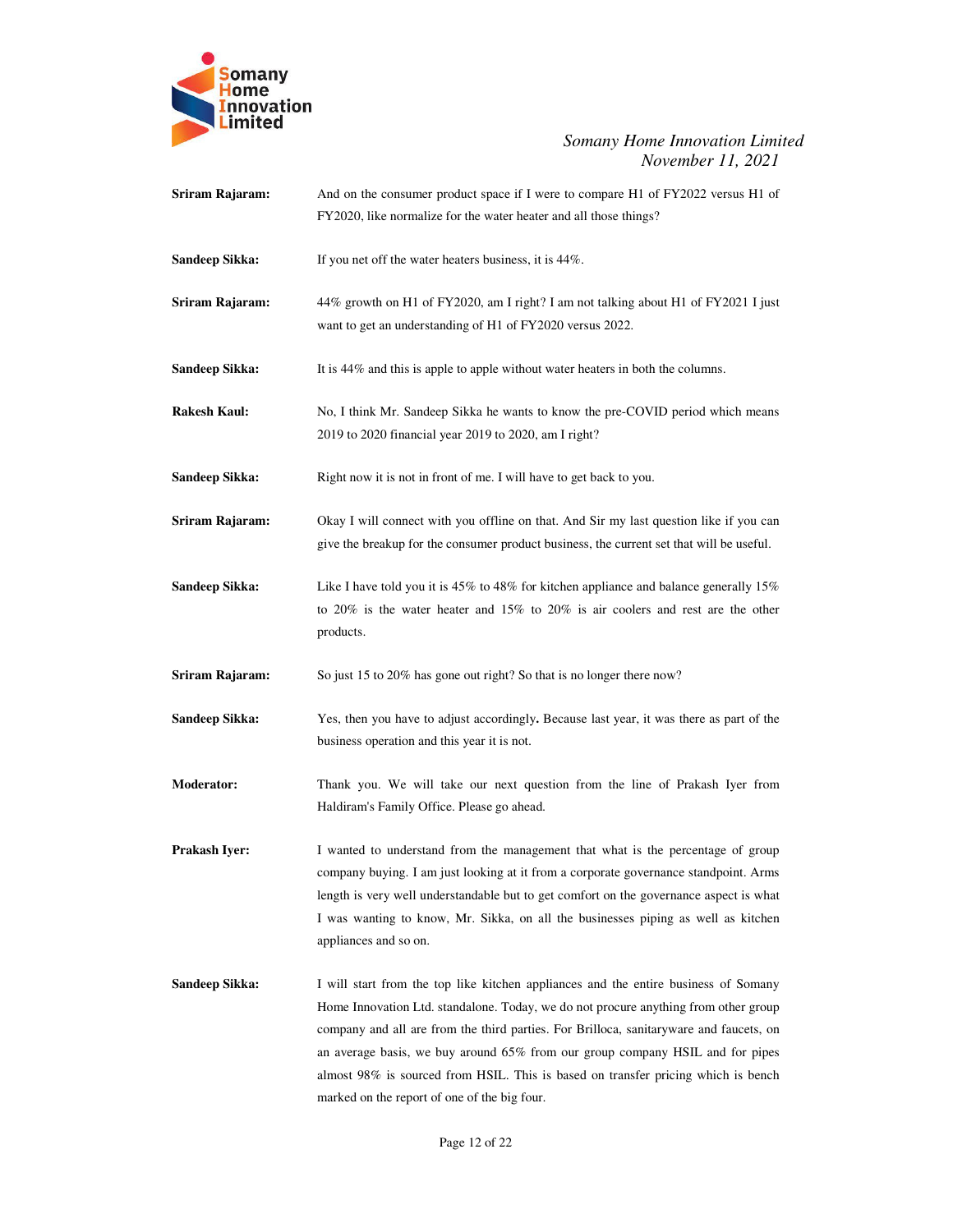

# *November 11, 2021*

| Prakash Iyer:         | And this is done quarterly?                                                                                                                                                                                                                                                                                                                                                                                                                                                                                                                                                                                                                                                                                                                                                                                                                                                                                        |
|-----------------------|--------------------------------------------------------------------------------------------------------------------------------------------------------------------------------------------------------------------------------------------------------------------------------------------------------------------------------------------------------------------------------------------------------------------------------------------------------------------------------------------------------------------------------------------------------------------------------------------------------------------------------------------------------------------------------------------------------------------------------------------------------------------------------------------------------------------------------------------------------------------------------------------------------------------|
| Sandeep Sikka:        | Bench marking is on an annual basis. Not on quarterly basis.                                                                                                                                                                                                                                                                                                                                                                                                                                                                                                                                                                                                                                                                                                                                                                                                                                                       |
| Prakash Iyer:         | Okay thank you.                                                                                                                                                                                                                                                                                                                                                                                                                                                                                                                                                                                                                                                                                                                                                                                                                                                                                                    |
| <b>Moderator:</b>     | Thank you. Our next question from the line of Sonal Minhas from Prescient Capital.<br>Please go ahead.                                                                                                                                                                                                                                                                                                                                                                                                                                                                                                                                                                                                                                                                                                                                                                                                             |
| <b>Sonal Minhas:</b>  | I have just a book keeping question. Just wanted to understand your effective tax rate<br>for the period and just want to understand like for FY2022 to FY2023 what we should<br>factor as an effective tax rate because the number varies quite a lot.                                                                                                                                                                                                                                                                                                                                                                                                                                                                                                                                                                                                                                                            |
| Sandeep Sikka:        | I understand where your question is coming from. If you look at the consolidated<br>results, the effective tax rate may look higher because Brilloca during the quarter paid a<br>dividend to parent and parent has not paid out the dividend as of now in this quarter. As<br>per the tax laws, we have provided the tax on it. But when you consolidate the figure,<br>you have to net off since it is a transaction between parent and a subsidiary, the<br>dividend is not coming as consolidated, but the incidental tax is coming that is why it is<br>looking higher. Brilloca is under the regime of 22% plus surcharge and SHIL is under<br>the regime of 30% plus surcharge because we made some EBITDA investment initially<br>in SHIL, and till that recovery happens, maybe for another year or so. On a weighted<br>average basis, you can assume almost 30%, maybe 28% around the average tax rate. |
| <b>Sonal Minhas:</b>  | The tax rate for the period?                                                                                                                                                                                                                                                                                                                                                                                                                                                                                                                                                                                                                                                                                                                                                                                                                                                                                       |
| Sandeep Sikka:        | For next two years maybe.                                                                                                                                                                                                                                                                                                                                                                                                                                                                                                                                                                                                                                                                                                                                                                                                                                                                                          |
| <b>Sonal Minhas:</b>  | The JV that we have done. The profits for them also are getting accrued below the PBT<br>number or that is not getting accrued yet?                                                                                                                                                                                                                                                                                                                                                                                                                                                                                                                                                                                                                                                                                                                                                                                |
| <b>Sandeep Sikka:</b> | We have taken the equity method for it. So the net profits from the JV, they are<br>reported below the PAT.                                                                                                                                                                                                                                                                                                                                                                                                                                                                                                                                                                                                                                                                                                                                                                                                        |
| <b>Moderator:</b>     | Thank you. Our next question is from the line of Puneet Khanna from BOB<br>Investment. Please go ahead.                                                                                                                                                                                                                                                                                                                                                                                                                                                                                                                                                                                                                                                                                                                                                                                                            |
| <b>Puneet Khanna:</b> | I just wanted to understand about Building products line, what is the breakup of<br>sanitary and faucet, first question. What is the mix of retail and institutional sales? And<br>third question is what is the plan for the next year and what is the market shares we are<br>aiming for in the building product segment?                                                                                                                                                                                                                                                                                                                                                                                                                                                                                                                                                                                        |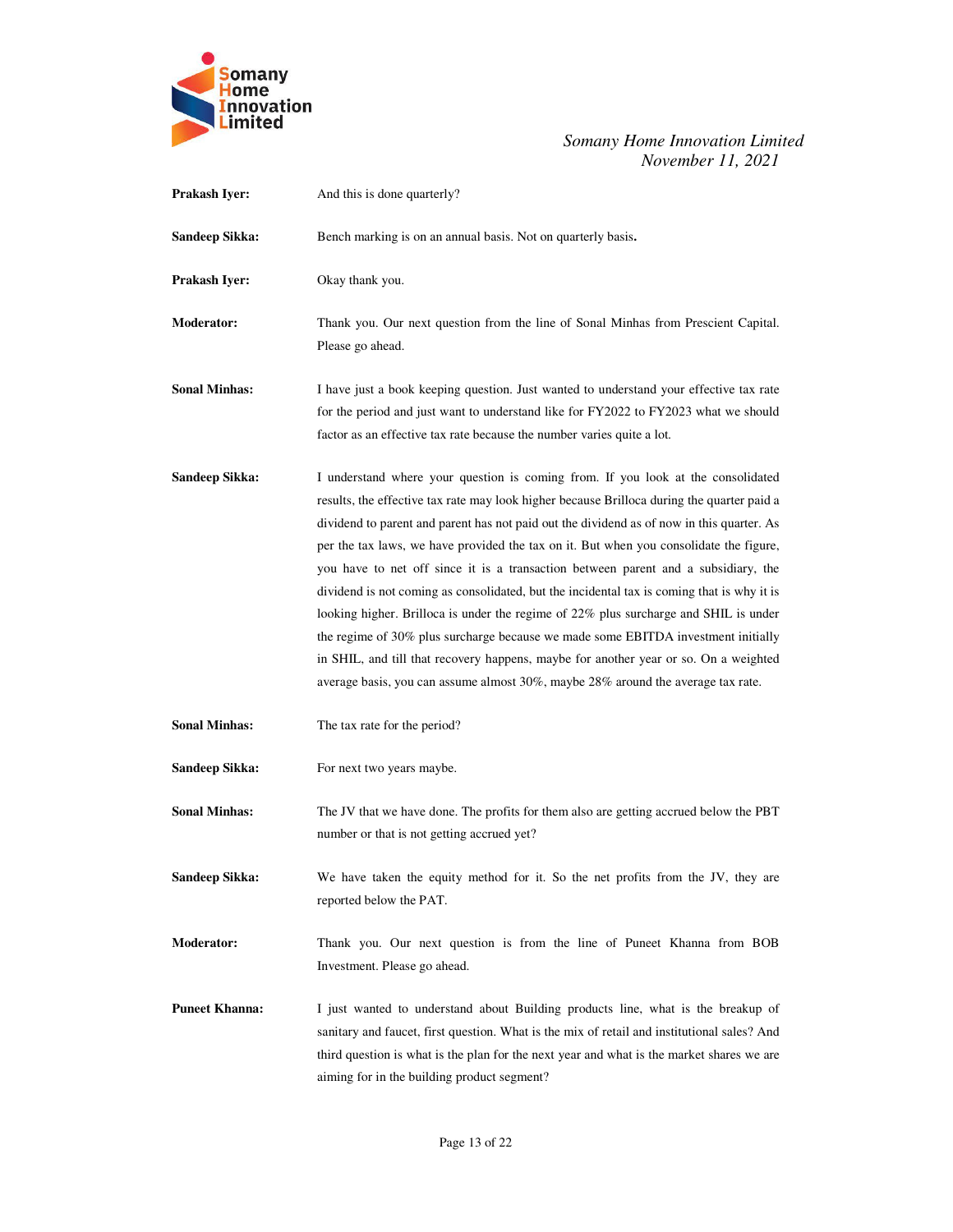

Sandeep Sikka: Sanitaryware and faucets, you want separate?

**Sudhanshu Pokhriyal:** Hi, this is Sudhanshu**.** On the six-monthly basis, we have about 32% to 33% is our faucets sale and the balance is what is categorized in sanitaryware. And similarly on the six-monthly basis for the financial year our retail sale is about 74% and 26% is our project sales. We typically do not give a specific number here, but we believe that we will gain market share and we target 1.5 to 2 times the overall market growth rate. And like we said we have been growing in the past quarters and we are the fastest growing company in the sanitaryware and faucets. We believe that we will continue this trend and continue to grow at 1.5 to 2 times the market growth rate.

**Moderator**: Thank you. Our next question is from the line of Pritesh Chheda from Lucky Investment. Please go ahead.

- **Pritesh Chheda:** Just on the pure sanitaryware and faucets ware side of the business so when we try to compare a couple of years back numbers, we were in a streak of low growth or losing market share. Now between half yearly this year and let us say half yearly a couple of years back, the business which would have added and improved would be the pipes business. So adjusting for pipe business what is the growth rate that we have seen in pure sanitaryware faucetware and where are we on that market share table now?.
- **Sandeep Sikka:** I think we disclosed that number. If you go to segment results, the sanitaryware and faucets together have grown by around 65% to 66% based on Q2 Y-o-Y and the pipes have grown by around almost 74% to 75% Q2 Y-o-Y. Sudhanshu has already spoken about it and in fact, we have been giving guidance for almost 6 months that we expect that we will beat the market growth by almost 1.25 to 1.5 times and this guidance was given earlier this year and even in the month of May this year, and we are proving what we had said historically with this numbers. You can compare us with other peers in the market who work in the sanitaryware and faucets space and the similar industries like CERA or something, and today we are the fastest growing company in this sector or in this industry today.

**Pritesh Chheda:** For us what is the half yearly growth?

**Sandeep Sikka:** Half yearly overall growth is 76%, which we had done. On sanitaryware and faucets, it is around 69%.

**Pritesh Chheda:** Now we are improving market shares or?

**Sandeep Sikka:** Number shows it. We are very aggressive in the market now.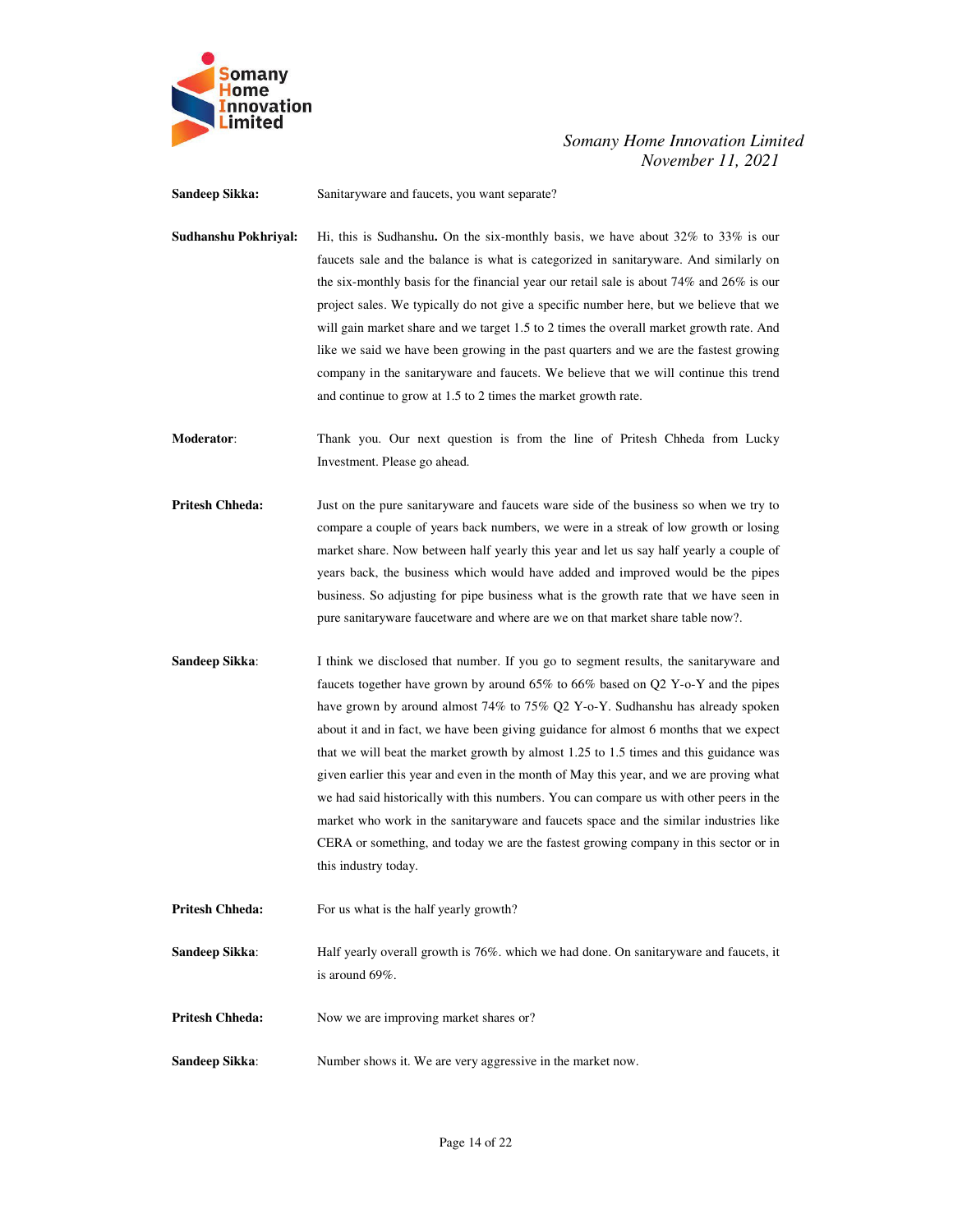

- **Pritesh Chheda:** Okay and on the pricing side, how much price increases you have to take to come back to a double digit margin if one would have assumed at the Rs. 600 crore revenue number so what kind of pricing actions you have to take on this portfolio?
- **Sandeep Sikka**: Your question is good, but it is not that easy to answer to be very frank. I will just take you back in last two quarters on sanitaryware we have taken two price hikes and on faucets we have taken one price hike. Maybe another one or two price hikes, that is what we have been able to retain the margin. But again, we have to see how the input prices keep moving so input prices can go up or can come down over a period of time but despite the price hikes the raw materials keep moving. We will have to further evaluate and further do the price hikes in the market. The broad guidance is that may be next one or two quarters we should be able to iron out the differential in the margin which is due to the input material price hike.
- **Pritesh Chheda:** Sir my guess is that input insulation is only on faucets, it is not on sanitaryware, right?
- **Sandeep Sikka:** While manufacturing sanitaryware you have to bake in kiln where fuel is a major cost. The gas prices gone very high. It has almost doubled actually in the last few months.
- **Sudhanshu Pokhriyal**: Additionally, there is use of PP (polypropylene) and there has been a huge price increase in the raw materials which is used for largely the seat covers as well as cisterns, and that also cost is nearly 15 to 20% of the total cost. There is a substantial price hike over the last 12 months on that raw material as well such as gas as well as PP and brass, these are the three key ones. About 14% to 15% of our total sanitaryware is imported from China and we all understand what is happening in terms of the overall increase in ocean freight, which has actually gone up by more than five times. There is an overall price increase in the raw material as well as in freight which is impacting even in the sanitaryware category, not just faucets.
- **Pritesh Chheda:** I think the biggest variation there is imported part between us and the other competitor listed and the faucets side of the inflation because what we understand is power cost may not swing so much as a percentage of sales in terms of increase. What we are doing then on the faucets side where the inflation is there and on the pricing of it, because competition seems to be suggesting that they have taken the price hike? And on the imported sanitaryware side are we now developing any alternatives to it or any other option do we have?
- **Sudhanshu Pokhriyal:** Yes, so like Mr. Sikka said we have taken one price hike in faucets this year and two in sanitaryware. We intend to take one more price hike in sanitaryware by the end of November and we are continuously evaluating if we need to have another price hike in faucets. We have strategically moved to reducing our dependence on China for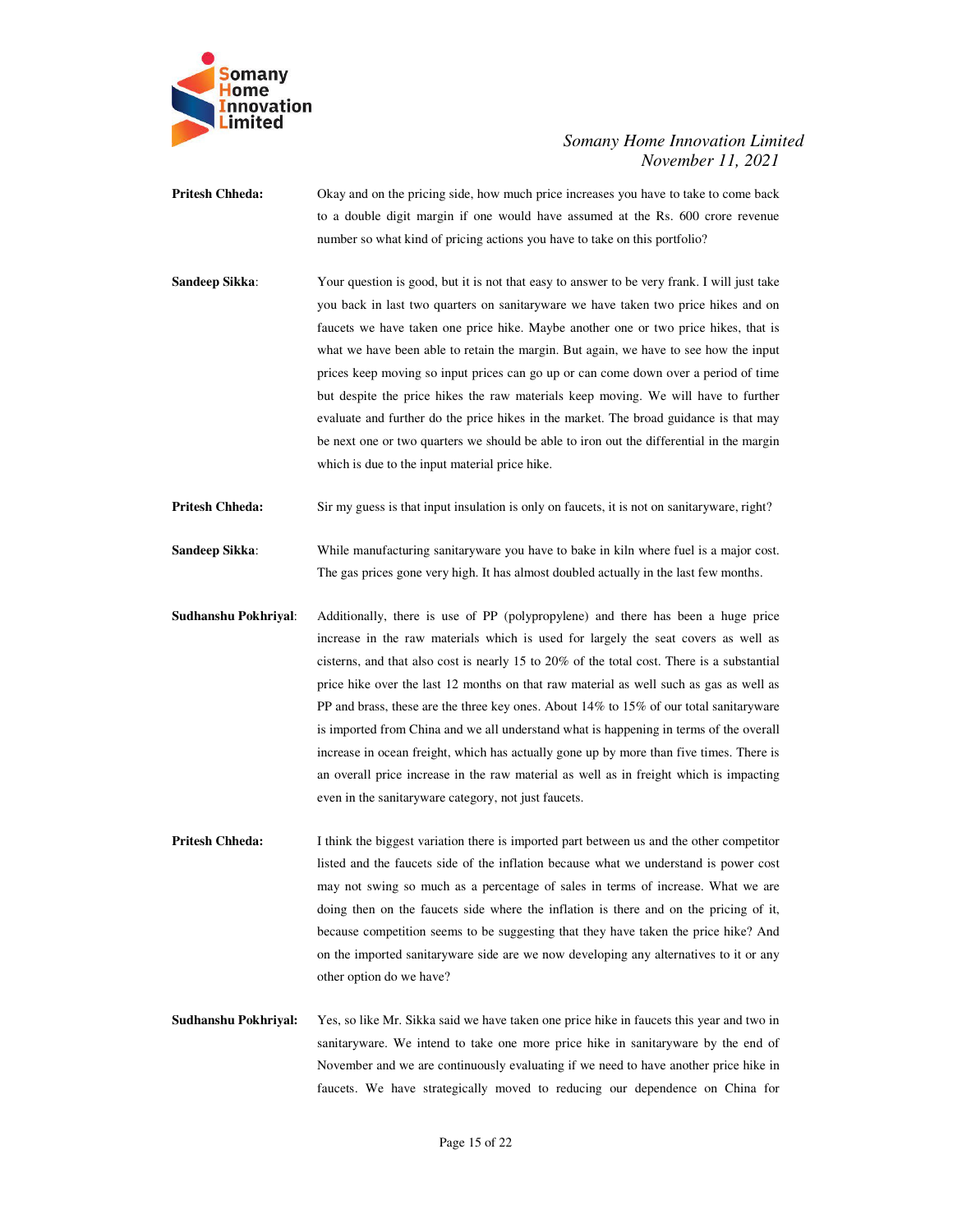

imports, which used to be nearly 20% to 21% of our total sanitaryware requirement to now which is less than 15%. So we have reduced our dependence on China, so that is one aspect we have done and that we have done by developing local vendors. We have increased our production within the facilities through HSIL and also through other domestic vendors. So both these actions have been taken along with the increase in prices. I am also happy to share with you that we have undertaken a lot of cost reduction initiatives which we believe will start giving us an improvement as we go forward. These initiatives are in the product reengineering section. They are also in process reengineering and overall value chain improvement. We believe that in the next one to two quarters, we would be able to mitigate most of the input price hikes which have come into our P&L right now.

- **Pritesh Chheda:** Lastly Sir can you quantify the price hike what has been taken so far in the last six months in faucetware and sanitaryware?
- **Sandeep Sikka**: Two prices hikes ranging between 8% to 10% each.
- **Pritesh Chheda:** Two times 8% to 10%?
- **Sandeep Sikka**: Yes on sanitaryware.
- **Pritesh Chheda:** And faucets?
- **Sandeep Sikka:** Broadly in the similar range
- **Sudhanshu Pokhriyal:** Faucets was about 10% and sanitaryware was 5% to 8% and the second was 8%.
- **Pritesh Chheda:** So 16% in the case of sanitaryware and 20% in the case of faucetware?
- **Sudhanshu Pokhriyal:** 10% in the case of faucet.
- Pritesh Chheda: You said 10% two times, right?
- **Sudhanshu Pokhriyal:** Faucets is only one time.
- **Moderator:** Thank you. Our next question is from the line of Sriram Rajaram from Ratnatraya Capital. Please go ahead.
- **Sriram Rajaram:** Sir my question is basically on the arrangement with HSIL. Now that I understand that there are two parts to it so basically one is that we purchase products from them, and we also receive some kind of income in the form of management fee. Now I just want to understand what are the basis for these and if you can disclose like what are the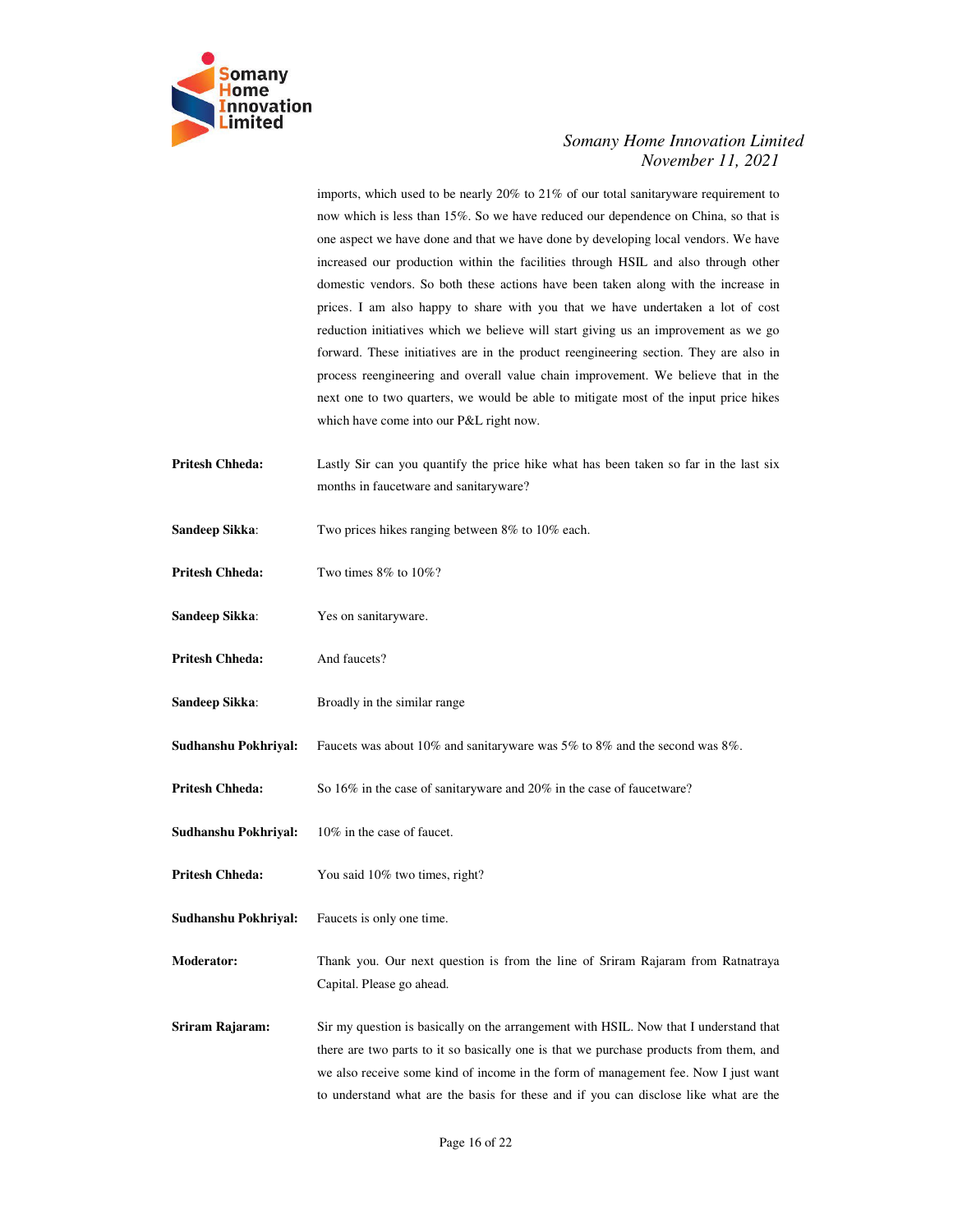

ballpark margins retained by the HSIL and how do we arrive at the management fees and so on?

**Sandeep Sikka:** If you see the big quantum of related party transaction is sourcing from HSIL and you can see the results of HSIL on the building product segment and you would know how much they are selling. The entire sale is to Brilloca. On a broader side, the EBIT margin range around 4%, so this is an EBIT level margin, which is charged by them in terms of OEM production. HSIL does not impart any management services. Post the demerger in the entire group, there were some common services like finance, accounting, IT, and legal, so all these things get allocated broadly to the other group companies so that we bring efficiency into the system and their also the mark-ups and other thing are all approved by a big four as part of the related party transactions.

**Moderator:** Thank you. We will take the next question from the line of Gaurav Singh from Sarath Capital. Please go ahead.

- **Gaurav Singh:** Sir just one question taking cue from what you said earlier in the call where you said that it will be unfair to compare our margins to companies that are manufacturing by themselves. So in the past couple of quarters call we have mentioned that in the next three to four years we intent to get to 14% to 16% EBITDA margin. So how do we get there without manufacturing and outsourcing a lot of our manufacturing, because those EBITDA margins are quite comparable to what the other companies are doing while manufacturing?
- **Sandeep Sikka:** There were some newer businesses inside the overall SHIL consolidated. Consumer business and pipe business are fairly new businesses. There is an element, wherein as the volumes for each of these businesses are increasing and when we are asking for third party vendors to manufacture it for us, we feel that there will be some volume discounts which will get billed on. I am just normalizing the input cost here. Apart from it, if you can see we still have higher employee cost as a percentage to sales because these newer businesses, these are separate verticals internally, there is some sort of an operating cost or an operating leverage which we will use as the volume expansion happens. With that we feel that margin expansion will enhance. These are the two key points and some internal efficiencies, some working on design to value, some improvements in the product, and some value addition to the products like Rakesh talked about IOT products wherein with some incremental expenses, we are able to change the whole game and make an incremental gross margin. It is not one initiative. There are subsets of many initiatives, wherein we had given a guidance that over the next three to four years, we should be able to expand our margins by around 3% to 5%.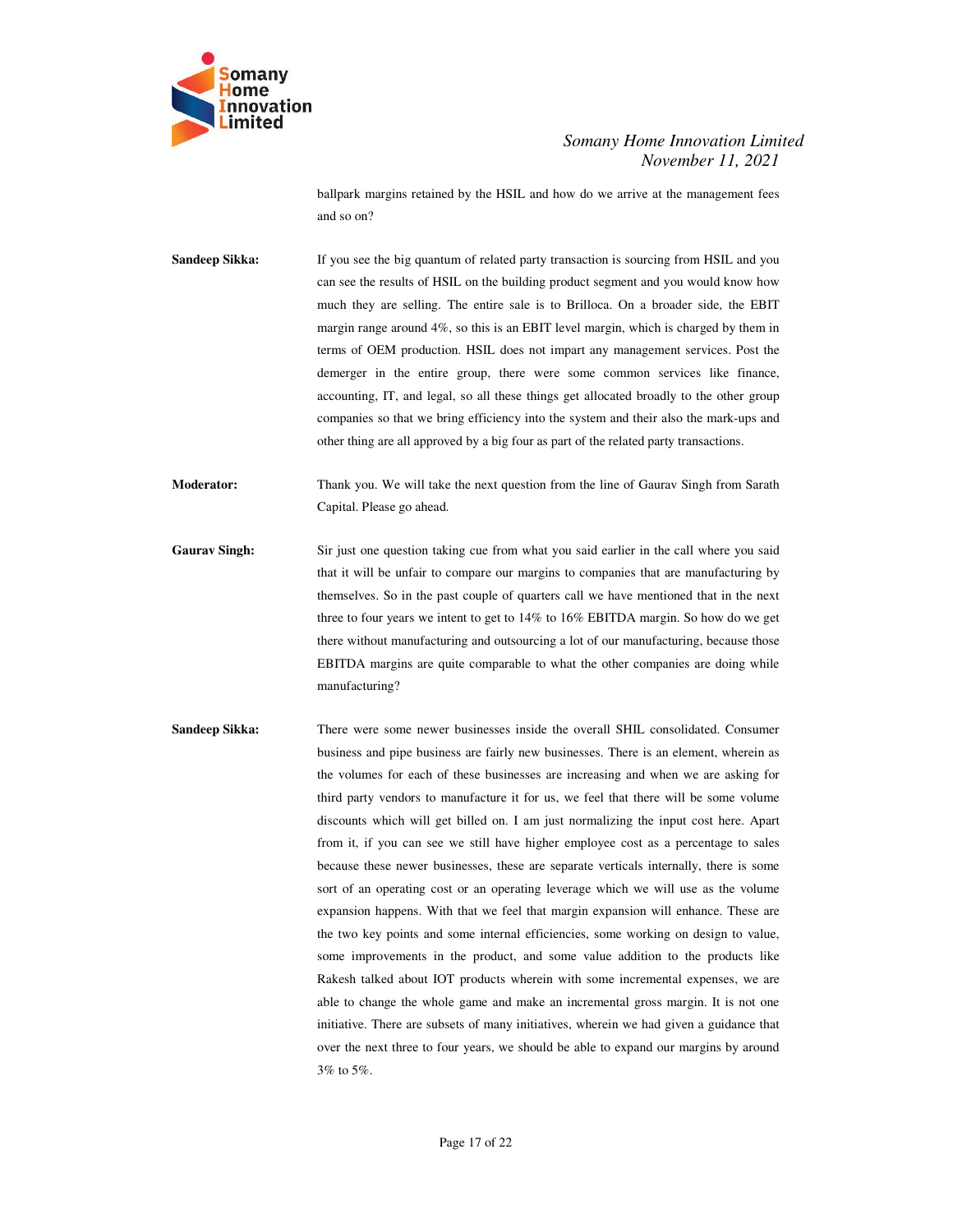

- **Gaurav Singh:** We still maintain that despite not manufacturing we can get there? Because my doubts came from the fact that if you look so in the pipe segment everyone is doing 17%, like top companies are doing at 17% to 18%. In the Consumer appliances it is broadly 10% to 11%. That is my question?
- **Sandeep Sikka:** It is very easy. The margins which we leave in HSIL which they charge from Brilloca, are very transparent to you. You can go to HSIL results and just pick up the building margins and add to us so you would know because if you see on a pre-demerger basis on sanitaryware or faucets together we work in a range of around 18% to 20%. The pipes business had not started during that time on a pre-demerger basis so the margins which we are retaining there on pre-demerger basis are not available. So, let us say tomorrow if we have manufacturing with us we feel that margins will be still stronger, that is our directionality of our discussion was not that the 3% to 4% incremental margin will come with a manufacturing in house. It is purely relating to economics. It is also relating to efficiency which we will bring. So if manufacturing is required one day like that will be a top up.
- Gaurav Singh: So that is an option that we keep open if you could manufacture as well?
- **Sandeep Sikka:** Yes.
- **Moderator:** Thank you. Our next question is from the line of Puneet Khanna from BOB Investment. Please go ahead.

**Puneet Khanna:** Just have another question. What is the price of natural gas we are right now buying for sanitaryware and what are the sales from tier one to tier three cities?

- **Sandeep Sikka:** We do not buy any natural gas as we do not have any manufacturing facilities. We procure our products from third parties who buy natural gas. But definitely it is passed on. But the broad numbers, which we have is that natural gas prices on an average in the last two quarters has moved from Rs. 25 to almost Rs. 50. That is almost doubling of the price. It depends on state to state and on in the sort of agreements that these vendors have with the agencies. As regards to tier 1 and tier 3 if you see, sanitaryware or faucets, if you go to the top few cities, metros constitute almost 30% of our sales and then non metros. First Bengaluru, Chennai, Delhi, Hyderabad, Kolkata, Mumbai, and Pune, so they constitute around 30% and the rest of the country constitutes around 70%.
- **Moderator:** Thank you. Our next question is from the line of Deepak Poddar from Sapphire Capital. Please go ahead.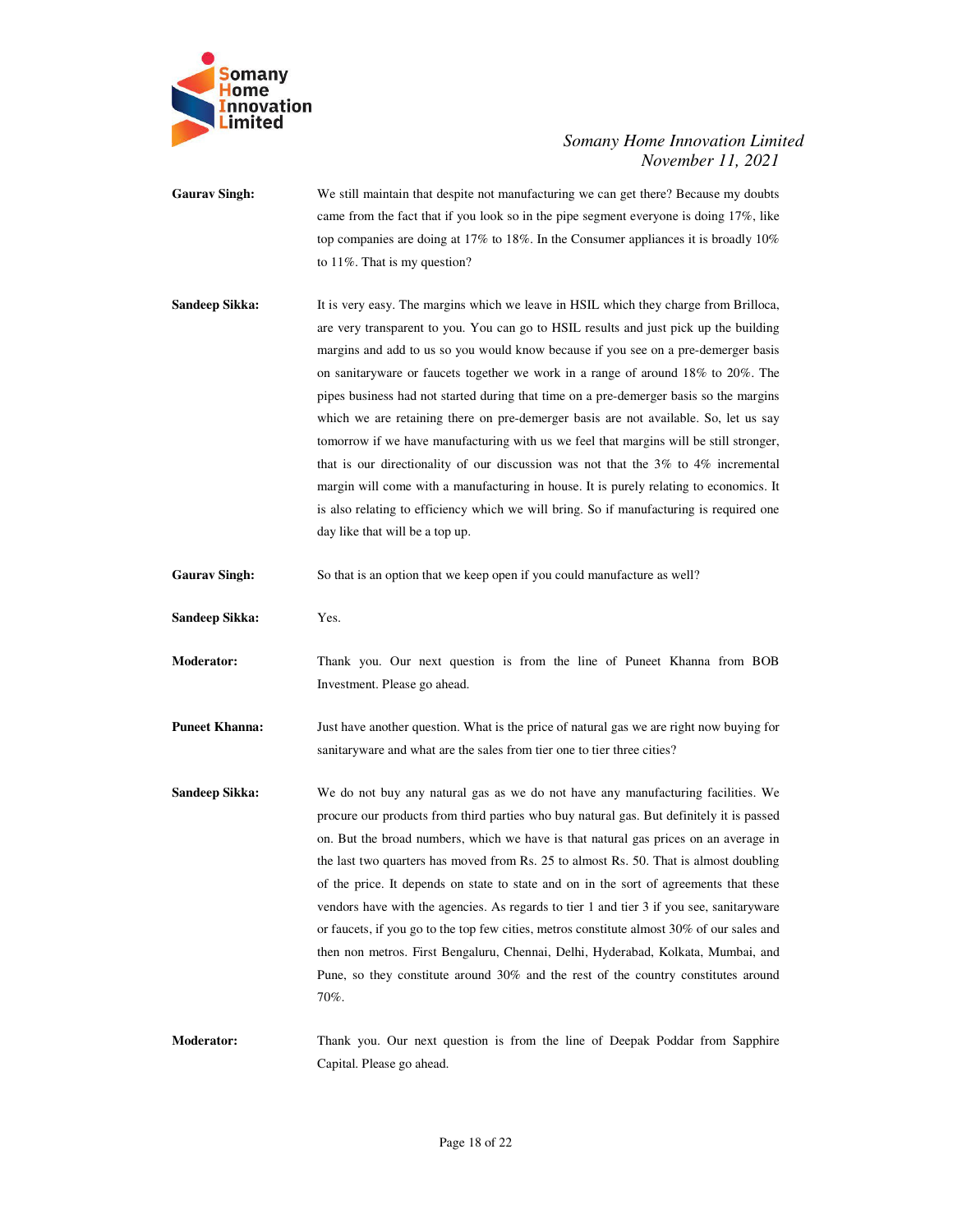

- **Deepak Poddar:** Thank you very much Sir for the opportunity. Sir I just wanted to check like in the previous call as well you have been talking about may be 20% kind of a revenue CAGR over the next three years, whereas the kind of growth that we are witnessing right now is in another trajectory. So is there any kind of revision that we want to do on the CAGR that we were looking at over the next two to three years?
- **Sandeep Sikka:** The guidance which we gave around six to nine months back was based on that market condition but post that many input raw material prices have moved. They may drop over a period of time also, but our numbers today stand in the same value like what we have spoken about the expected growth on consumer or the pipes or the rest of the Building products.
- **Deepak Poddar:** So we are kind of looking at same range, 20% to 25% is what you are saying?
- **Sandeep Sikka:** Yes, but I think there is an element of more bullishness here. So we have a chance of doing more also.
- **Deepak Poddar:** Because given the price hike it is close to may be 10% to 15%, right?
- **Sandeep Sikka:** Yes.
- **Moderator:** Thank you. Our next question is from the line of Shreyans Jain from Quest Investment Advisors. Please go ahead.
- **Shreyans Jain:** Just one question what would be our component of gas in manufacturing of Building products like sanitary and faucetware?
- Sandeep Sikka: As I told in Brilloca, we do not have manufacturing.
- **Shreyans Jain:** Right but just broadly, I just wanted to understand the gas component.
- **Sandeep Sikka:** While manufacturing sanitaryware, the kiln is used. It is not much used in faucets, average production cost to the overall gas cost is somewhere around 22% to 25% of the production cost.
- **Shreyans Jain:** Alright and just last bit on the sanitary and faucetware business, so what I am trying to understand is that FY2021 was lower base and on that base our growth really high so do you think we will be able to cater to the demand that is there and are we really confident of 25% to 30% kind of growth rate?
- **Sandeep Sikka:** Based on the current market condition, I think like last quarter we have 66% growth. Definitely there is some element of last year COVID impact. But based on the current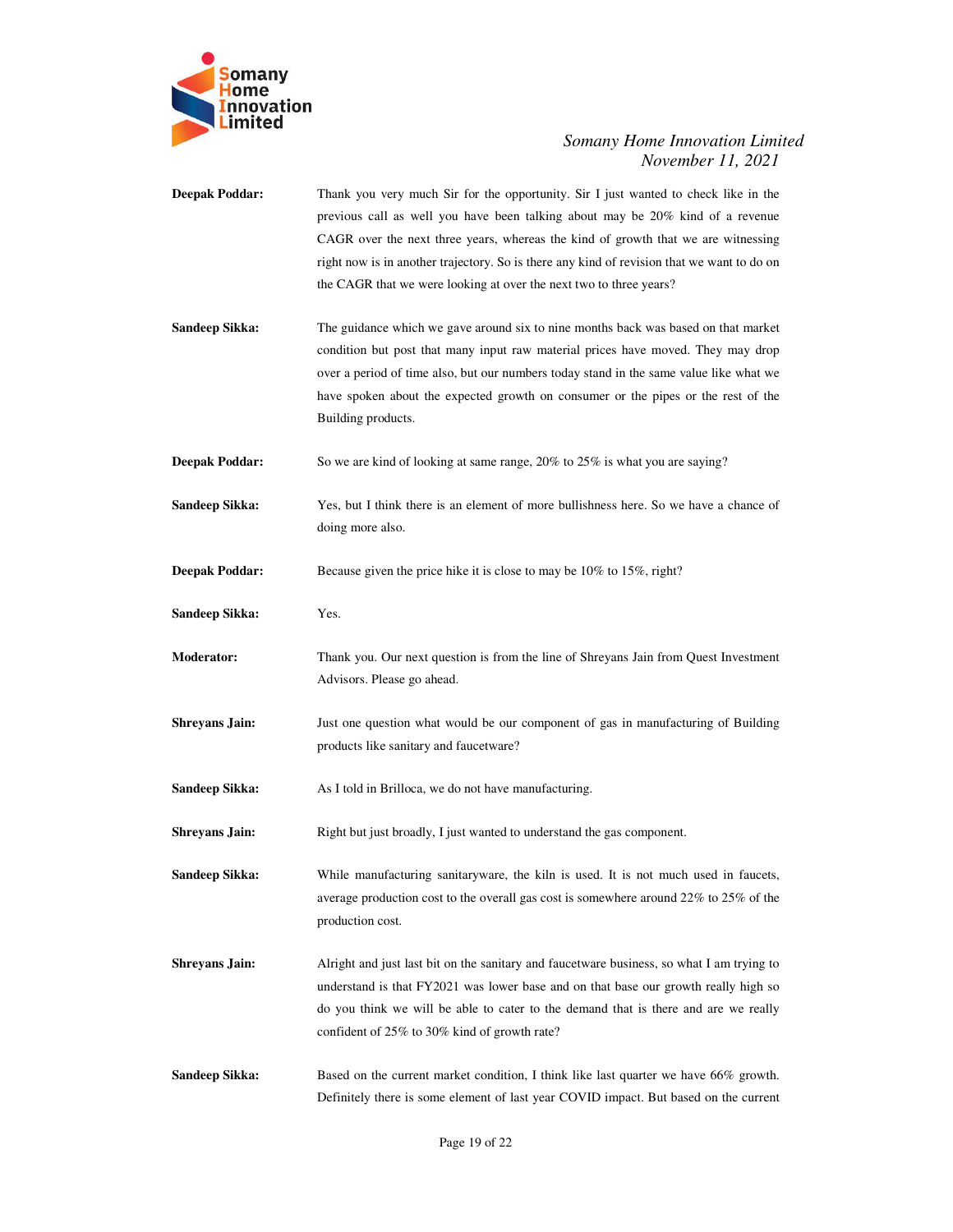

market condition we are very confident on the numbers you are talking. At least we can do these numbers for the next two quarters.

- **Moderator:** Thank you. We will take our next question from the line of Arjun Goyal an Individual Investor. Please go ahead.
- **Arjun Goyal:** I actually had a question again related to the current market conditions. If you can give your comments on the current festival season that has just gone by for different lines of our businesses and how do we see closing out FY2022?
- **Sandeep Sikka:** May I request Rakesh to take this question please.
- **Rakesh Kaul:** So the recently concluded festival sales were a little bit different in the sense that we have seen less number of consumers in shop in the recently concluded festival sales but they have moved up the value chain which means that higher ASP products have sold more during the recently concluded festival and we still see there is a little bit of resistance towards the mass based products which shows the COVID impact on the lower and the middle class is slightly more. But having said that it gives an opportunity to a company like us because we focus on technology and innovation, and since the majority of the products which we got sold during the recently concluded festival, the sizeable portion of that remains smart products and connected appliances. This gives us a lot of scope and focus and lot of hope that the subsequent months would turn out to be better and we might eventually increase our ASP as well, not only because of price hike, but because of higher input. The premium products are selling more during this festive season.
- **Arjun Goyal:** What was the building product segment in the retail how has that been performing currently?
- Rakesh Kaul: So retail for Consumer appliances business or retail for?
- Arjun Goyal: The retail subsegment that we classify?
- **Rakesh Kaul:** We have moved because we had two big pillars one was a brilliant product in the commercial business and also the brand which is Evok by Hindware. We realized the potential of the brand by getting into a very asset light model where we subsequently reduced the count of our stores. We currently have these two owned stores and we have subsequently increased the franchisee stores to 29 by the end of the Q2. Let me tell you that we have grown by more than 185% in our franchise business over the last year and even if you take for like for like franchise stores we have grown by 50% in H1 despite the COVID induced lockdown in Q1. So our recalibration of the model in retail has helped us to a significant extent. At the same time, we are very strongly focused D2C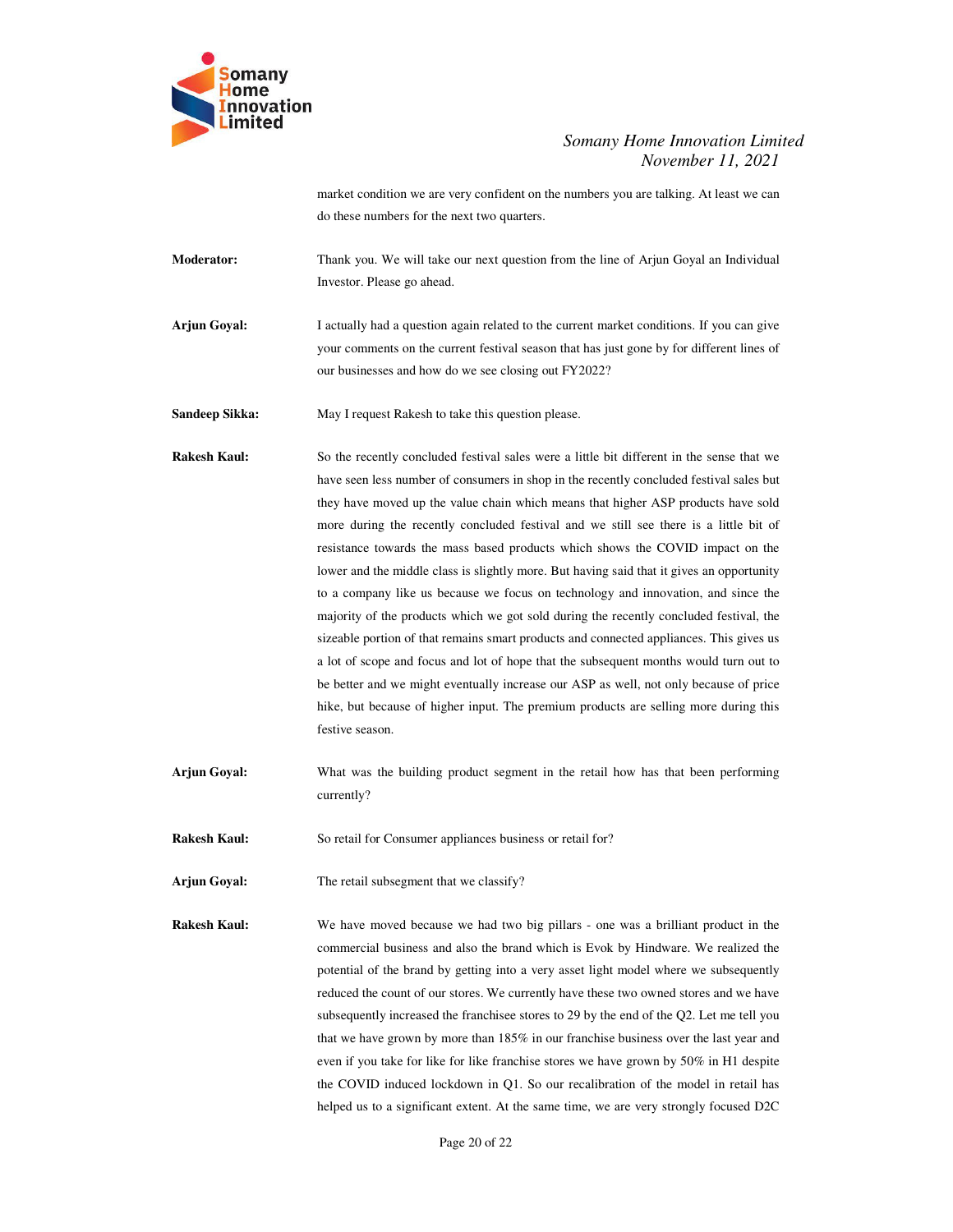

approach in the Retail business which is evok.in, which has more than 800,000 unique visitors coming on the website every month. We believe that in future we will optimize our digital capabilities by going hyper local and we are also working in such a way that many of the consumers who are logging into our website, we are now getting products delivered through franchises across the country thereby making the offline as well as part of the inclusive growth. So, I think from that perspective the EBIT margins of retail has shown us a significant improvement than what they were earlier.

- **Arjun Goyal:** Sir just a quick clarification when we say retail as a sub-segment we include online and offline as well right or is it only the physical franchise that we have?
- **Rakesh Kaul:** So, while the physical franchise and the physical stores are part of the Somany Home Innovations Ltd. but we have 100% subsidiary called HHRPL which is basically the D2C which looks at the digital B2C business.

**Arjun Goyal:** This comes under the retail sub-category?

- **Rakesh Kaul:** Yes, this comes under the retail sub-category. If you ask me now retail and e-tail are merging. So while we are working on this, our future focus will remain D2C. While in SHIL also for Consumer appliances businesses we are looking at D2C to not only to drive revenues but make brand more aspirational and give an experience to our consumers about our products and offerings. I think we have a merging of e-tail and retail so to say, but yes you are right the ecommerce business, the D2C part of the business of retail falls into 100% subsidiary called HHRPL.
- **Arjun Goyal:** Finally regarding the Building products segment, in your competitors call they seem to suggest that the second half of the financial year, they are going end on a very strong note so are you seeing similar trends as well any thoughts and any comments?
- **Sudhanshu Pokhriyal:** In the sanitaryware and faucets business, we are also seeing extremely good market response and we believe our performance is going to be exceedingly good in H2 as well. I reiterate the demand which is there right now, which has been there from the real estate market, both for replacement as well as new demand, we have no doubt that the business is going to be robust in H2 as well.
- **Moderator:** Thank you. Ladies and gentleman, that was the last question. I now hand over the floor back to the management for closing comments. Over to you, Sir.
- **Sandeep Sikka:** Thank you every body for joining us on this call today. The markets have turned out to be very good for each of the segment in which we are operating. We are very confident that Q3 and Q4 will give us further impetus for growth, and we have given medium to long term guidance to the market. Based on the current market condition we feel that